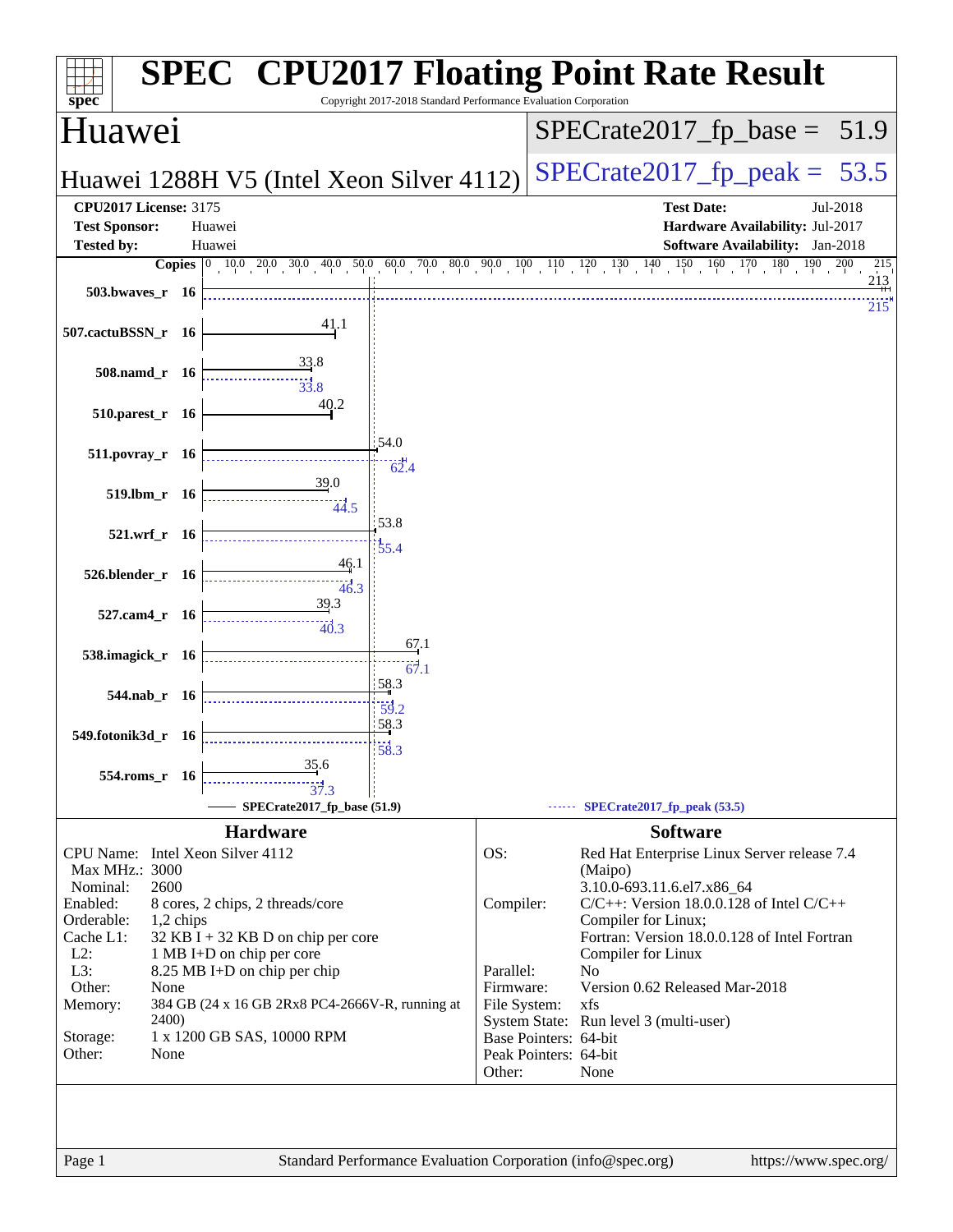| <b>SPEC CPU2017 Floating Point Rate Result</b>                                       |                            |                |       |                |                                |                |       |               |                |              |                                        |              |                |              |
|--------------------------------------------------------------------------------------|----------------------------|----------------|-------|----------------|--------------------------------|----------------|-------|---------------|----------------|--------------|----------------------------------------|--------------|----------------|--------------|
| Copyright 2017-2018 Standard Performance Evaluation Corporation<br>spec <sup>®</sup> |                            |                |       |                |                                |                |       |               |                |              |                                        |              |                |              |
| Huawei                                                                               |                            |                |       |                | $SPECrate2017_fp\_base = 51.9$ |                |       |               |                |              |                                        |              |                |              |
| $SPECrate2017_fp\_peak = 53.5$<br>Huawei 1288H V5 (Intel Xeon Silver 4112)           |                            |                |       |                |                                |                |       |               |                |              |                                        |              |                |              |
| <b>CPU2017 License: 3175</b>                                                         |                            |                |       |                |                                |                |       |               |                |              | <b>Test Date:</b>                      |              | Jul-2018       |              |
| <b>Test Sponsor:</b>                                                                 | Huawei                     |                |       |                |                                |                |       |               |                |              | Hardware Availability: Jul-2017        |              |                |              |
| <b>Tested by:</b>                                                                    | Huawei                     |                |       |                |                                |                |       |               |                |              | <b>Software Availability:</b> Jan-2018 |              |                |              |
| <b>Results Table</b>                                                                 |                            |                |       |                |                                |                |       |               |                |              |                                        |              |                |              |
|                                                                                      | <b>Base</b><br><b>Peak</b> |                |       |                |                                |                |       |               |                |              |                                        |              |                |              |
| <b>Benchmark</b>                                                                     | <b>Copies</b>              | <b>Seconds</b> | Ratio | <b>Seconds</b> | Ratio                          | <b>Seconds</b> | Ratio | <b>Copies</b> | <b>Seconds</b> | <b>Ratio</b> | <b>Seconds</b>                         | <b>Ratio</b> | <b>Seconds</b> | <b>Ratio</b> |
| 503.bwaves r                                                                         | 16                         | 755            | 213   | 758            | 212                            | 750            | 214   | 16            | 749            | 214          | 746                                    | 215          | 747            | 215          |
| 507.cactuBSSN r                                                                      | 16                         | 491            | 41.2  | 493            | 41.1                           | 493            | 41.1  | 16            | 491            | 41.2         | 493                                    | 41.1         | 493            | 41.1         |
| $508$ .namd $r$                                                                      | 16                         | 449            | 33.8  | 448            | 33.9                           | 452            | 33.7  | 16            | 448            | 34.0         | 450                                    | 33.8         | 451            | 33.7         |
| 510.parest_r                                                                         | 16                         | 1042           | 40.2  | 1053           | 39.8                           | 1041           | 40.2  | 16            | 1042           | 40.2         | 1053                                   | 39.8         | 1041           | 40.2         |
| 511.povray_r                                                                         | 16                         | 691            | 54.0  | 687            | 54.4                           | 692            | 54.0  | 16            | 591            | 63.3         | 599                                    | 62.4         | 603            | 62.0         |
| 519.lbm r                                                                            | 16                         | 433            | 38.9  | 433            | 39.0                           | 433            | 39.0  | 16            | 377            | 44.7         | 379                                    | 44.5         | 380            | 44.4         |
| 521.wrf r                                                                            | 16                         | 667            | 53.8  | 665            | 53.9                           | 666            | 53.8  | 16            | 646            | 55.4         | 648                                    | 55.3         | 647            | 55.4         |
| 526.blender r                                                                        | 16                         | 528            | 46.2  | 528            | 46.1                           | 533            | 45.8  | 16            | 527            | 46.2         | 526                                    | 46.3         | 523            | 46.6         |
| 527.cam4_r                                                                           | 16                         | 713            | 39.2  | 711            | 39.4                           | 712            | 39.3  | 16            | 694            | 40.3         | 693                                    | 40.4         | 694            | 40.3         |
| 538.imagick r                                                                        | 16                         | 593            | 67.1  | 593            | 67.1                           | 593            | 67.1  | 16            | 593            | 67.1         | 593                                    | 67.1         | 593            | 67.1         |
| 544.nab r                                                                            | 16                         | 460            | 58.5  | 462            | 58.3                           | 467            | 57.6  | 16            | 455            | 59.2         | 456                                    | 59.1         | 454            | 59.4         |
| 549.fotonik3d r                                                                      | 16                         | 1073           | 58.1  | 1066           | 58.5                           | 1069           | 58.3  | 16            | 1072           | 58.2         | 1070                                   | 58.3         | 1070           | 58.3         |
| 554.roms_r                                                                           | 16                         | 716            | 35.5  | 713            | 35.7                           | 715            | 35.6  | 16            | 677            | 37.5         | 681                                    | 37.3         | 684            | 37.2         |

**[SPECrate2017\\_fp\\_base =](http://www.spec.org/auto/cpu2017/Docs/result-fields.html#SPECrate2017fpbase) 51.9**

**[SPECrate2017\\_fp\\_peak =](http://www.spec.org/auto/cpu2017/Docs/result-fields.html#SPECrate2017fppeak) 53.5**

Results appear in the [order in which they were run.](http://www.spec.org/auto/cpu2017/Docs/result-fields.html#RunOrder) Bold underlined text [indicates a median measurement.](http://www.spec.org/auto/cpu2017/Docs/result-fields.html#Median)

### **[Submit Notes](http://www.spec.org/auto/cpu2017/Docs/result-fields.html#SubmitNotes)**

 The numactl mechanism was used to bind copies to processors. The config file option 'submit' was used to generate numactl commands to bind each copy to a specific processor. For details, please see the config file.

### **[Operating System Notes](http://www.spec.org/auto/cpu2017/Docs/result-fields.html#OperatingSystemNotes)**

Stack size set to unlimited using "ulimit -s unlimited"

### **[General Notes](http://www.spec.org/auto/cpu2017/Docs/result-fields.html#GeneralNotes)**

Environment variables set by runcpu before the start of the run: LD\_LIBRARY\_PATH = "/spec2017/lib/ia32:/spec2017/lib/intel64:/spec2017/je5.0.1-32:/spec2017/je5.0.1-64" Binaries compiled on a system with 1x Intel Core i7-4790 CPU + 32GB RAM memory using Redhat Enterprise Linux 7.4

 Transparent Huge Pages enabled by default Prior to runcpu invocation

Filesystem page cache synced and cleared with:

 sync; echo 3> /proc/sys/vm/drop\_caches runcpu command invoked through numactl i.e.:

numactl --interleave=all runcpu <etc>

 Yes: The test sponsor attests, as of date of publication, that CVE-2017-5754 (Meltdown) is mitigated in the system as tested and documented.

**(Continued on next page)**

| Page 2<br>Standard Performance Evaluation Corporation (info@spec.org)<br>https://www.spec.org/ |
|------------------------------------------------------------------------------------------------|
|------------------------------------------------------------------------------------------------|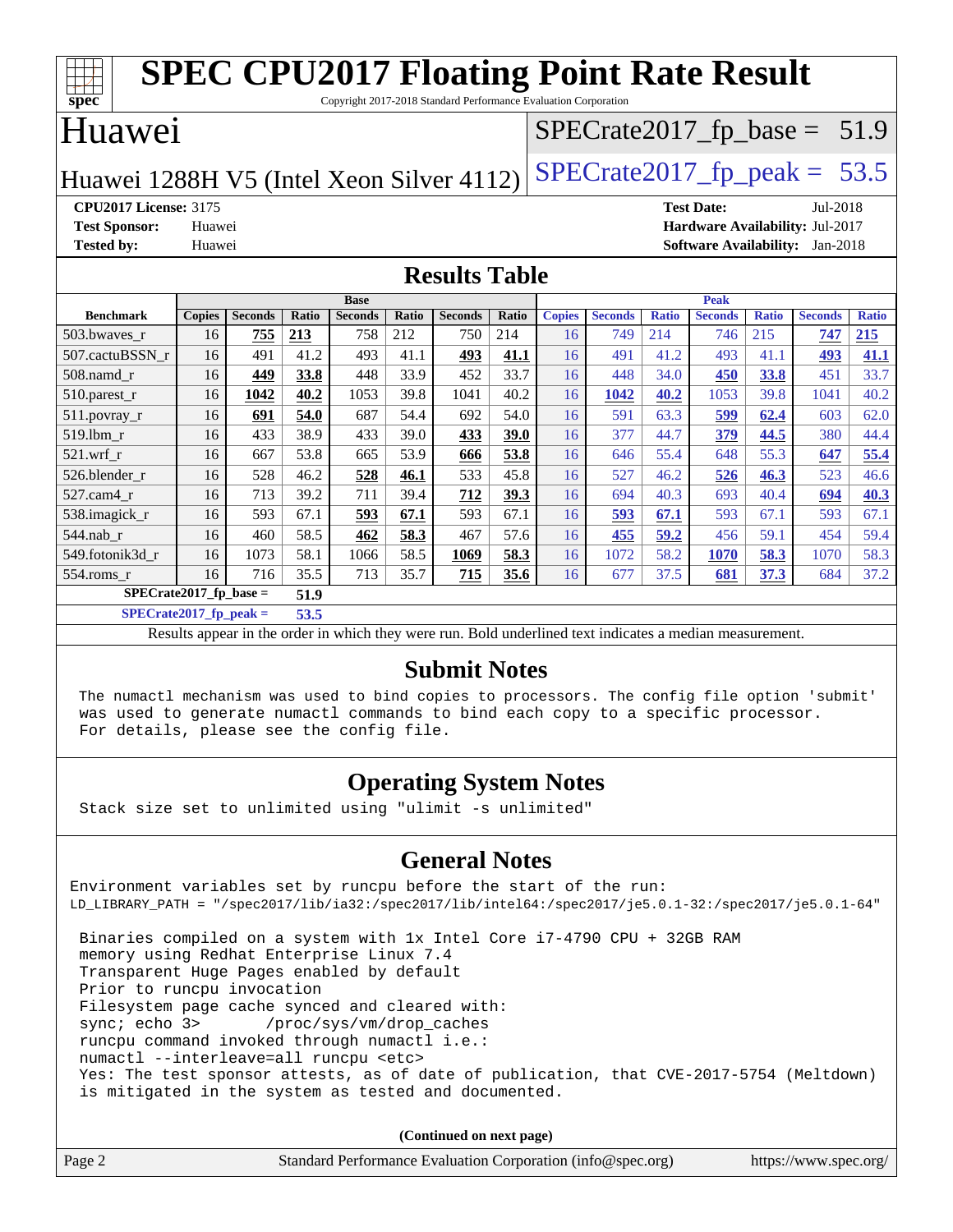| s<br>De<br>I<br>Ľ |  |  |  |  |  |  |  |
|-------------------|--|--|--|--|--|--|--|

Copyright 2017-2018 Standard Performance Evaluation Corporation

### Huawei

 $SPECTate2017_fp\_base = 51.9$ 

Huawei 1288H V5 (Intel Xeon Silver 4112) SPECrate  $2017$  fp peak = 53.5

**[Tested by:](http://www.spec.org/auto/cpu2017/Docs/result-fields.html#Testedby)** Huawei **[Software Availability:](http://www.spec.org/auto/cpu2017/Docs/result-fields.html#SoftwareAvailability)** Jan-2018

**[CPU2017 License:](http://www.spec.org/auto/cpu2017/Docs/result-fields.html#CPU2017License)** 3175 **[Test Date:](http://www.spec.org/auto/cpu2017/Docs/result-fields.html#TestDate)** Jul-2018 **[Test Sponsor:](http://www.spec.org/auto/cpu2017/Docs/result-fields.html#TestSponsor)** Huawei **[Hardware Availability:](http://www.spec.org/auto/cpu2017/Docs/result-fields.html#HardwareAvailability)** Jul-2017

### **[General Notes \(Continued\)](http://www.spec.org/auto/cpu2017/Docs/result-fields.html#GeneralNotes)**

 Yes: The test sponsor attests, as of date of publication, that CVE-2017-5753 (Spectre variant 1) is mitigated in the system as tested and documented. Yes: The test sponsor attests, as of date of publication, that CVE-2017-5715 (Spectre variant 2) is mitigated in the system as tested and documented.

### **[Platform Notes](http://www.spec.org/auto/cpu2017/Docs/result-fields.html#PlatformNotes)**

Page 3 Standard Performance Evaluation Corporation [\(info@spec.org\)](mailto:info@spec.org) <https://www.spec.org/> BIOS configuration: Power Policy Set to Performance XPT Prefetch Set to Enabled Sysinfo program /spec2017/bin/sysinfo Rev: r5797 of 2017-06-14 96c45e4568ad54c135fd618bcc091c0f running on localhost.localdomain Sun Jul 8 20:29:41 2018 SUT (System Under Test) info as seen by some common utilities. For more information on this section, see <https://www.spec.org/cpu2017/Docs/config.html#sysinfo> From /proc/cpuinfo model name : Intel(R) Xeon(R) Silver 4112 CPU @ 2.60GHz 2 "physical id"s (chips) 16 "processors" cores, siblings (Caution: counting these is hw and system dependent. The following excerpts from /proc/cpuinfo might not be reliable. Use with caution.) cpu cores : 4 siblings : 8 physical 0: cores 0 1 4 5 physical 1: cores 0 2 3 4 From lscpu: Architecture: x86\_64 CPU op-mode(s): 32-bit, 64-bit Byte Order: Little Endian  $CPU(s):$  16 On-line CPU(s) list: 0-15 Thread(s) per core: 2 Core(s) per socket: 4 Socket(s): 2 NUMA node(s): 2 Vendor ID: GenuineIntel CPU family: 6 Model: 85 Model name: Intel(R) Xeon(R) Silver 4112 CPU @ 2.60GHz Stepping: 4 CPU MHz: 2600.000 BogoMIPS: 5200.00 **(Continued on next page)**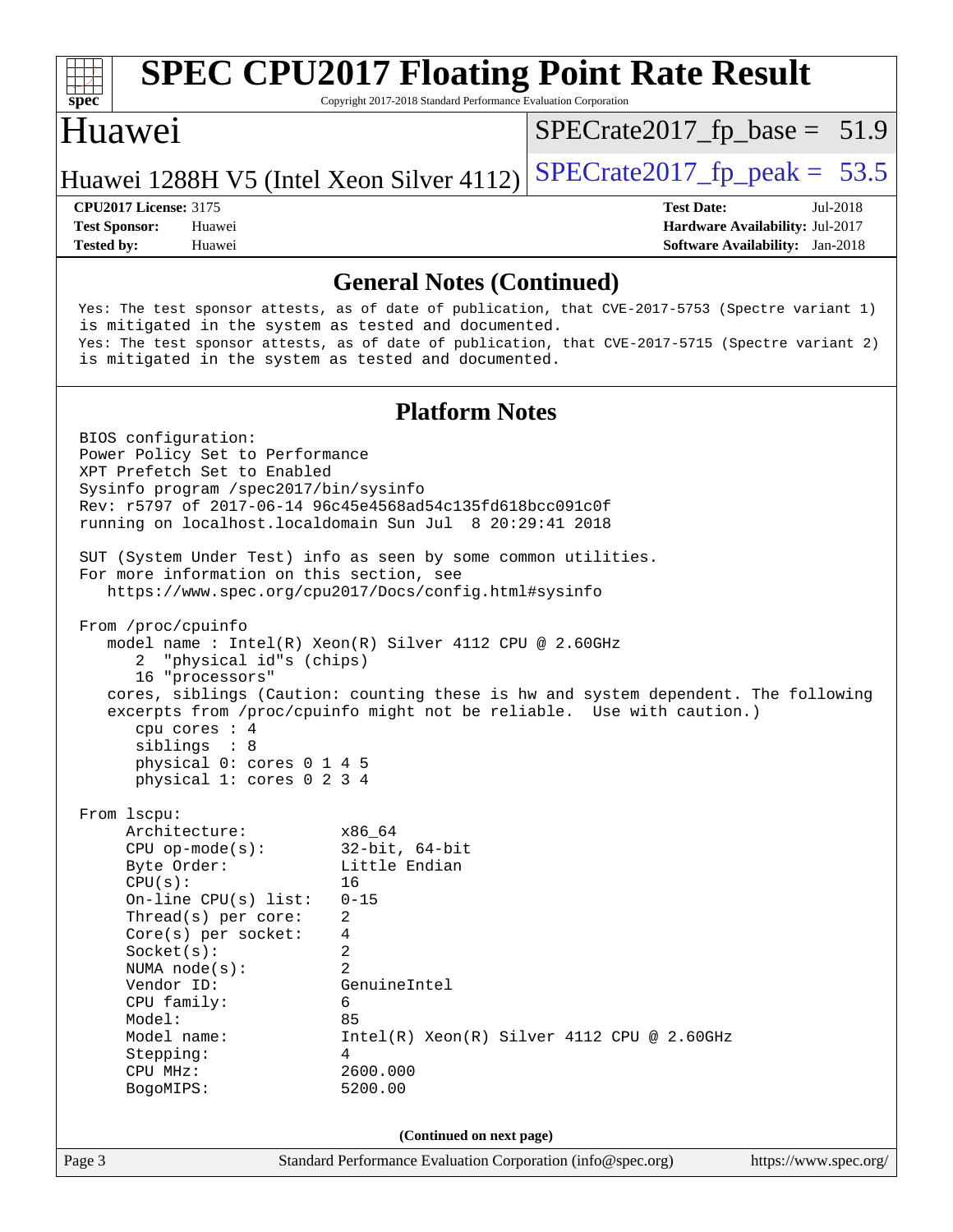| <b>SPEC CPU2017 Floating Point Rate Result</b><br>Copyright 2017-2018 Standard Performance Evaluation Corporation<br>spec <sup>®</sup>                                                                                                                                                                                                                                                                                                                                                                                                                                                                                                                                                                                                                                                                                                                                                                                                                                                                                                                                                                                                                                                                                                                                                                                                                                                                                                                                                                                                                                                                                                                                                                                                                               |                                                                                                            |
|----------------------------------------------------------------------------------------------------------------------------------------------------------------------------------------------------------------------------------------------------------------------------------------------------------------------------------------------------------------------------------------------------------------------------------------------------------------------------------------------------------------------------------------------------------------------------------------------------------------------------------------------------------------------------------------------------------------------------------------------------------------------------------------------------------------------------------------------------------------------------------------------------------------------------------------------------------------------------------------------------------------------------------------------------------------------------------------------------------------------------------------------------------------------------------------------------------------------------------------------------------------------------------------------------------------------------------------------------------------------------------------------------------------------------------------------------------------------------------------------------------------------------------------------------------------------------------------------------------------------------------------------------------------------------------------------------------------------------------------------------------------------|------------------------------------------------------------------------------------------------------------|
| Huawei                                                                                                                                                                                                                                                                                                                                                                                                                                                                                                                                                                                                                                                                                                                                                                                                                                                                                                                                                                                                                                                                                                                                                                                                                                                                                                                                                                                                                                                                                                                                                                                                                                                                                                                                                               | $SPECrate2017_fp\_base = 51.9$                                                                             |
| Huawei 1288H V5 (Intel Xeon Silver 4112)                                                                                                                                                                                                                                                                                                                                                                                                                                                                                                                                                                                                                                                                                                                                                                                                                                                                                                                                                                                                                                                                                                                                                                                                                                                                                                                                                                                                                                                                                                                                                                                                                                                                                                                             | $SPECTate2017$ _fp_peak = 53.5                                                                             |
| <b>CPU2017 License: 3175</b><br><b>Test Sponsor:</b><br>Huawei<br><b>Tested by:</b><br>Huawei                                                                                                                                                                                                                                                                                                                                                                                                                                                                                                                                                                                                                                                                                                                                                                                                                                                                                                                                                                                                                                                                                                                                                                                                                                                                                                                                                                                                                                                                                                                                                                                                                                                                        | <b>Test Date:</b><br>Jul-2018<br>Hardware Availability: Jul-2017<br><b>Software Availability:</b> Jan-2018 |
| <b>Platform Notes (Continued)</b>                                                                                                                                                                                                                                                                                                                                                                                                                                                                                                                                                                                                                                                                                                                                                                                                                                                                                                                                                                                                                                                                                                                                                                                                                                                                                                                                                                                                                                                                                                                                                                                                                                                                                                                                    |                                                                                                            |
| Virtualization:<br>$VT - x$<br>32K<br>L1d cache:<br>Lli cache:<br>32K<br>L2 cache:<br>1024K<br>L3 cache:<br>8448K<br>NUMA node0 CPU(s):<br>$0 - 3, 8 - 11$<br>NUMA nodel CPU(s):<br>$4 - 7, 12 - 15$<br>Flags:<br>pat pse36 clflush dts acpi mmx fxsr sse sse2 ss ht tm pbe syscall nx pdpe1gb rdtscp<br>lm constant_tsc art arch_perfmon pebs bts rep_good nopl xtopology nonstop_tsc<br>aperfmperf eagerfpu pni pclmulqdq dtes64 ds_cpl vmx smx est tm2 ssse3 fma cx16 xtpr<br>pdcm pcid dca sse4_1 sse4_2 x2apic movbe popcnt tsc_deadline_timer aes xsave avx<br>f16c rdrand lahf_lm abm 3dnowprefetch epb cat_13 cdp_13 invpcid_single intel_pt<br>spec_ctrl ibpb_support tpr_shadow vnmi flexpriority ept vpid fsgsbase tsc_adjust<br>bmil hle avx2 smep bmi2 erms invpcid rtm cqm mpx rdt_a avx512f avx512dq rdseed adx<br>smap clflushopt clwb avx512cd avx512bw avx512vl xsaveopt xsavec xgetbvl cqm_llc<br>cqm_occup_llc cqm_mbm_total cqm_mbm_local dtherm ida arat pln pts<br>/proc/cpuinfo cache data<br>cache size : 8448 KB<br>From numactl --hardware WARNING: a numactl 'node' might or might not correspond to a<br>physical chip.<br>$available: 2 nodes (0-1)$<br>node 0 cpus: 0 1 2 3 8 9 10 11<br>node 0 size: 195701 MB<br>node 0 free: 189657 MB<br>node 1 cpus: 4 5 6 7 12 13 14 15<br>node 1 size: 196608 MB<br>node 1 free: 191099 MB<br>node distances:<br>node<br>$\overline{0}$<br>1<br>10<br>0:<br>21<br>1:<br>21 10<br>From /proc/meminfo<br>MemTotal:<br>395141240 kB<br>HugePages_Total:<br>0<br>Hugepagesize:<br>2048 kB<br>From /etc/*release* /etc/*version*<br>os-release:<br>NAME="Red Hat Enterprise Linux Server"<br>VERSION="7.4 (Maipo)"<br>ID="rhel"<br>ID_LIKE="fedora"<br>VARIANT="Server"<br>(Continued on next page) | fpu vme de pse tsc msr pae mce cx8 apic sep mtrr pge mca cmov                                              |
| Page 4<br>Standard Performance Evaluation Corporation (info@spec.org)                                                                                                                                                                                                                                                                                                                                                                                                                                                                                                                                                                                                                                                                                                                                                                                                                                                                                                                                                                                                                                                                                                                                                                                                                                                                                                                                                                                                                                                                                                                                                                                                                                                                                                | https://www.spec.org/                                                                                      |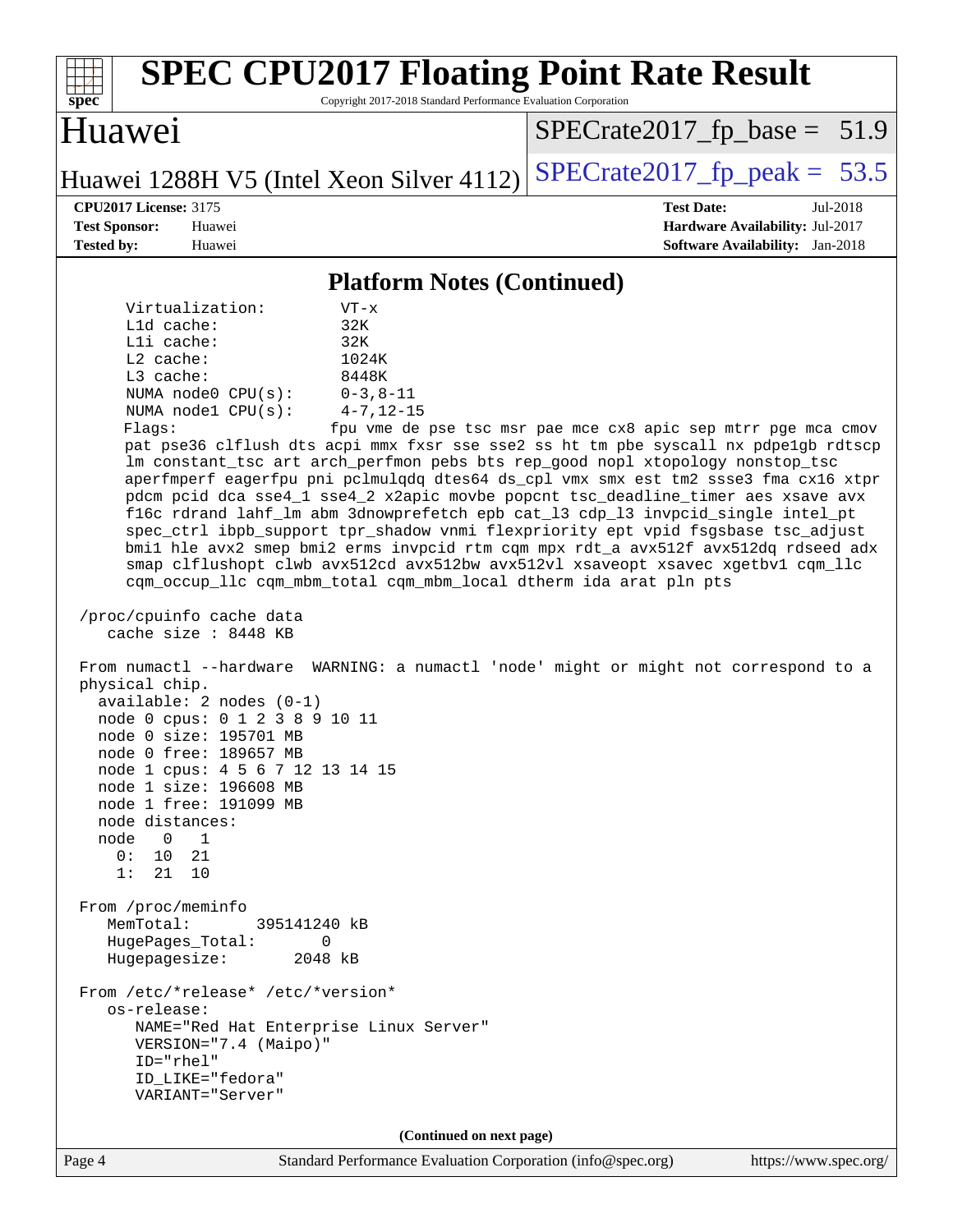| <b>SPEC CPU2017 Floating Point Rate Result</b><br>Copyright 2017-2018 Standard Performance Evaluation Corporation<br>$spec^*$                                                                                                                                                                                                                                                                                                                                        |                                                                           |
|----------------------------------------------------------------------------------------------------------------------------------------------------------------------------------------------------------------------------------------------------------------------------------------------------------------------------------------------------------------------------------------------------------------------------------------------------------------------|---------------------------------------------------------------------------|
| Huawei                                                                                                                                                                                                                                                                                                                                                                                                                                                               | $SPECrate2017_fp\_base = 51.9$                                            |
| Huawei 1288H V5 (Intel Xeon Silver 4112)                                                                                                                                                                                                                                                                                                                                                                                                                             | $SPECrate2017_fp\_peak = 53.5$                                            |
| <b>CPU2017 License: 3175</b>                                                                                                                                                                                                                                                                                                                                                                                                                                         | <b>Test Date:</b><br>Jul-2018                                             |
| <b>Test Sponsor:</b><br>Huawei<br><b>Tested by:</b><br>Huawei                                                                                                                                                                                                                                                                                                                                                                                                        | Hardware Availability: Jul-2017<br><b>Software Availability:</b> Jan-2018 |
| <b>Platform Notes (Continued)</b>                                                                                                                                                                                                                                                                                                                                                                                                                                    |                                                                           |
| VARIANT ID="server"                                                                                                                                                                                                                                                                                                                                                                                                                                                  |                                                                           |
| VERSION_ID="7.4"<br>PRETTY_NAME="Red Hat Enterprise Linux Server 7.4 (Maipo)"<br>redhat-release: Red Hat Enterprise Linux Server release 7.4 (Maipo)<br>system-release: Red Hat Enterprise Linux Server release 7.4 (Maipo)<br>system-release-cpe: cpe:/o:redhat:enterprise_linux:7.4:ga:server                                                                                                                                                                      |                                                                           |
| uname $-a$ :<br>Linux localhost.localdomain 3.10.0-693.11.6.el7.x86_64 #1 SMP Thu Dec 28 14:23:39 EST<br>2017 x86_64 x86_64 x86_64 GNU/Linux                                                                                                                                                                                                                                                                                                                         |                                                                           |
| run-level 3 Jul 6 11:43                                                                                                                                                                                                                                                                                                                                                                                                                                              |                                                                           |
| SPEC is set to: /spec2017<br>Filesystem<br>Size Used Avail Use% Mounted on<br>Type<br>/dev/sda4<br>xfs<br>700G<br>35G 666G<br>$5\%$ /                                                                                                                                                                                                                                                                                                                                |                                                                           |
| Additional information from dmidecode follows. WARNING: Use caution when you interpret<br>this section. The 'dmidecode' program reads system data which is "intended to allow<br>hardware to be accurately determined", but the intent may not be met, as there are<br>frequent changes to hardware, firmware, and the "DMTF SMBIOS" standard.<br>BIOS INSYDE Corp. 0.62 03/26/2018<br>Memory:<br>24x Samsung M393A2K43BB1-CTD 16 GB 2 rank 2666, configured at 2400 |                                                                           |
| (End of data from sysinfo program)                                                                                                                                                                                                                                                                                                                                                                                                                                   |                                                                           |
| <b>Compiler Version Notes</b>                                                                                                                                                                                                                                                                                                                                                                                                                                        |                                                                           |
| $519.1$ bm_r(base) 538.imagick_r(base, peak) 544.nab_r(base)<br>CC.                                                                                                                                                                                                                                                                                                                                                                                                  |                                                                           |
| icc (ICC) 18.0.0 20170811<br>Copyright (C) 1985-2017 Intel Corporation. All rights reserved.                                                                                                                                                                                                                                                                                                                                                                         |                                                                           |
| 519.1bm_r(peak) 544.nab_r(peak)<br>CC                                                                                                                                                                                                                                                                                                                                                                                                                                |                                                                           |
| icc (ICC) 18.0.0 20170811<br>Copyright (C) 1985-2017 Intel Corporation. All rights reserved.                                                                                                                                                                                                                                                                                                                                                                         |                                                                           |
| $CXXC 508.namd_r(base) 510.parest_r(base)$                                                                                                                                                                                                                                                                                                                                                                                                                           |                                                                           |

**(Continued on next page)**

------------------------------------------------------------------------------

Page 5 Standard Performance Evaluation Corporation [\(info@spec.org\)](mailto:info@spec.org) <https://www.spec.org/>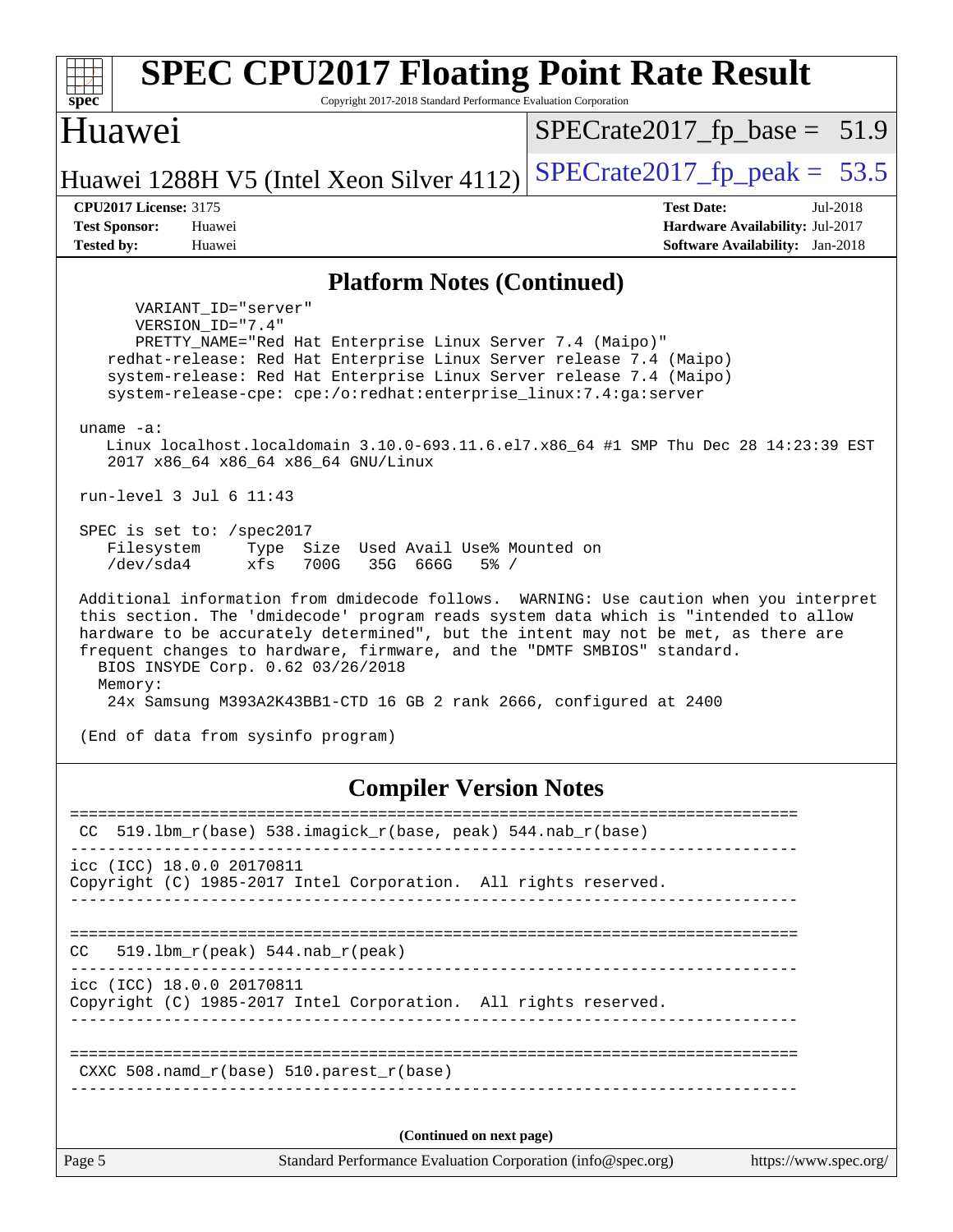| <b>SPEC CPU2017 Floating Point Rate Result</b><br>Copyright 2017-2018 Standard Performance Evaluation Corporation<br>$spec^*$                                                                 |                                                                                                            |  |  |  |  |  |  |  |
|-----------------------------------------------------------------------------------------------------------------------------------------------------------------------------------------------|------------------------------------------------------------------------------------------------------------|--|--|--|--|--|--|--|
| Huawei                                                                                                                                                                                        | $SPECrate2017_fp\_base = 51.9$                                                                             |  |  |  |  |  |  |  |
| Huawei 1288H V5 (Intel Xeon Silver 4112)                                                                                                                                                      | $SPECrate2017_fp\_peak = 53.5$                                                                             |  |  |  |  |  |  |  |
| <b>CPU2017 License: 3175</b><br><b>Test Sponsor:</b><br>Huawei<br><b>Tested by:</b><br>Huawei                                                                                                 | <b>Test Date:</b><br>Jul-2018<br>Hardware Availability: Jul-2017<br><b>Software Availability:</b> Jan-2018 |  |  |  |  |  |  |  |
| <b>Compiler Version Notes (Continued)</b>                                                                                                                                                     |                                                                                                            |  |  |  |  |  |  |  |
| icpc (ICC) 18.0.0 20170811<br>Copyright (C) 1985-2017 Intel Corporation. All rights reserved.                                                                                                 |                                                                                                            |  |  |  |  |  |  |  |
| $CXXC 508.namd_r (peak) 510.parest_r (peak)$                                                                                                                                                  |                                                                                                            |  |  |  |  |  |  |  |
| icpc (ICC) 18.0.0 20170811<br>Copyright (C) 1985-2017 Intel Corporation. All rights reserved.                                                                                                 |                                                                                                            |  |  |  |  |  |  |  |
| $CC$ 511.povray_r(base) 526.blender_r(base)                                                                                                                                                   |                                                                                                            |  |  |  |  |  |  |  |
| icpc (ICC) 18.0.0 20170811<br>Copyright (C) 1985-2017 Intel Corporation. All rights reserved.<br>icc (ICC) 18.0.0 20170811<br>Copyright (C) 1985-2017 Intel Corporation. All rights reserved. |                                                                                                            |  |  |  |  |  |  |  |
| 511.povray_r(peak) 526.blender_r(peak)<br>CC.                                                                                                                                                 |                                                                                                            |  |  |  |  |  |  |  |
| icpc (ICC) 18.0.0 20170811<br>Copyright (C) 1985-2017 Intel Corporation. All rights reserved.<br>icc (ICC) 18.0.0 20170811<br>Copyright (C) 1985-2017 Intel Corporation. All rights reserved. |                                                                                                            |  |  |  |  |  |  |  |
| 507.cactuBSSN_r(base)<br>FC.                                                                                                                                                                  |                                                                                                            |  |  |  |  |  |  |  |
| icpc (ICC) 18.0.0 20170811<br>Copyright (C) 1985-2017 Intel Corporation. All rights reserved.<br>icc (ICC) 18.0.0 20170811                                                                    |                                                                                                            |  |  |  |  |  |  |  |
| Copyright (C) 1985-2017 Intel Corporation. All rights reserved.<br>ifort (IFORT) 18.0.0 20170811<br>Copyright (C) 1985-2017 Intel Corporation. All rights reserved.                           |                                                                                                            |  |  |  |  |  |  |  |
| 507.cactuBSSN r(peak)<br>FC.                                                                                                                                                                  |                                                                                                            |  |  |  |  |  |  |  |
| icpc (ICC) 18.0.0 20170811<br>Copyright (C) 1985-2017 Intel Corporation. All rights reserved.<br>icc (ICC) 18.0.0 20170811<br>Copyright (C) 1985-2017 Intel Corporation. All rights reserved. |                                                                                                            |  |  |  |  |  |  |  |
| (Continued on next page)                                                                                                                                                                      |                                                                                                            |  |  |  |  |  |  |  |
| Page 6<br>Standard Performance Evaluation Corporation (info@spec.org)                                                                                                                         | https://www.spec.org/                                                                                      |  |  |  |  |  |  |  |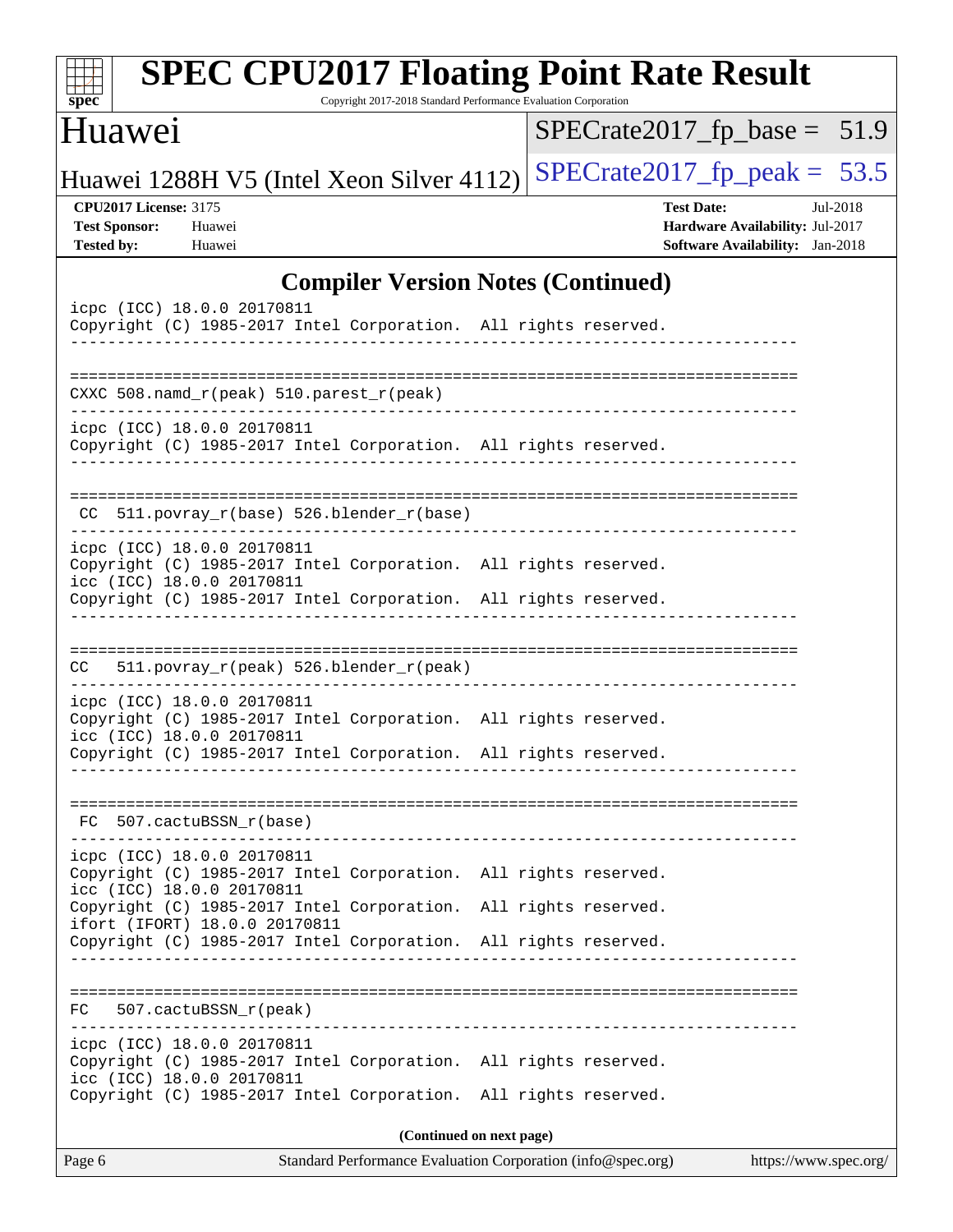| spec <sup>®</sup>                                                                                                                                                                                | <b>SPEC CPU2017 Floating Point Rate Result</b><br>Copyright 2017-2018 Standard Performance Evaluation Corporation |  |                                                                                         |          |
|--------------------------------------------------------------------------------------------------------------------------------------------------------------------------------------------------|-------------------------------------------------------------------------------------------------------------------|--|-----------------------------------------------------------------------------------------|----------|
| Huawei                                                                                                                                                                                           |                                                                                                                   |  | $SPECrate2017_fp\_base = 51.9$                                                          |          |
| Huawei 1288H V5 (Intel Xeon Silver 4112)                                                                                                                                                         |                                                                                                                   |  | $SPECrate2017_fp\_peak = 53.5$                                                          |          |
| <b>CPU2017 License: 3175</b><br><b>Test Sponsor:</b><br>Huawei<br><b>Tested by:</b><br>Huawei                                                                                                    |                                                                                                                   |  | <b>Test Date:</b><br>Hardware Availability: Jul-2017<br>Software Availability: Jan-2018 | Jul-2018 |
|                                                                                                                                                                                                  | <b>Compiler Version Notes (Continued)</b>                                                                         |  |                                                                                         |          |
| ifort (IFORT) 18.0.0 20170811<br>Copyright (C) 1985-2017 Intel Corporation. All rights reserved.                                                                                                 |                                                                                                                   |  |                                                                                         |          |
|                                                                                                                                                                                                  | FC 503.bwaves_r(base, peak) 549.fotonik3d_r(base, peak) 554.roms_r(base)                                          |  |                                                                                         |          |
| ifort (IFORT) 18.0.0 20170811<br>Copyright (C) 1985-2017 Intel Corporation. All rights reserved.                                                                                                 |                                                                                                                   |  |                                                                                         |          |
| 554.roms r(peak)<br>FC.                                                                                                                                                                          |                                                                                                                   |  |                                                                                         |          |
| ifort (IFORT) 18.0.0 20170811<br>Copyright (C) 1985-2017 Intel Corporation. All rights reserved.                                                                                                 |                                                                                                                   |  |                                                                                         |          |
| $CC$ 521.wrf_r(base) 527.cam4_r(base)                                                                                                                                                            |                                                                                                                   |  |                                                                                         |          |
| ifort (IFORT) 18.0.0 20170811<br>Copyright (C) 1985-2017 Intel Corporation. All rights reserved.<br>icc (ICC) 18.0.0 20170811<br>Copyright (C) 1985-2017 Intel Corporation. All rights reserved. |                                                                                                                   |  |                                                                                         |          |
| $521.wrf_r(peak) 527.cam4_r(peak)$<br>CC                                                                                                                                                         |                                                                                                                   |  |                                                                                         |          |
| ifort (IFORT) 18.0.0 20170811<br>Copyright (C) 1985-2017 Intel Corporation. All rights reserved.<br>icc (ICC) 18.0.0 20170811                                                                    |                                                                                                                   |  |                                                                                         |          |
| Copyright (C) 1985-2017 Intel Corporation. All rights reserved.                                                                                                                                  |                                                                                                                   |  |                                                                                         |          |
|                                                                                                                                                                                                  | <b>Base Compiler Invocation</b>                                                                                   |  |                                                                                         |          |
| C benchmarks:<br>icc                                                                                                                                                                             |                                                                                                                   |  |                                                                                         |          |
| $C_{++}$ benchmarks:<br>icpc                                                                                                                                                                     |                                                                                                                   |  |                                                                                         |          |
| Fortran benchmarks:<br>ifort                                                                                                                                                                     |                                                                                                                   |  |                                                                                         |          |
|                                                                                                                                                                                                  | (Continued on next page)                                                                                          |  |                                                                                         |          |
| Page 7                                                                                                                                                                                           | Standard Performance Evaluation Corporation (info@spec.org)                                                       |  | https://www.spec.org/                                                                   |          |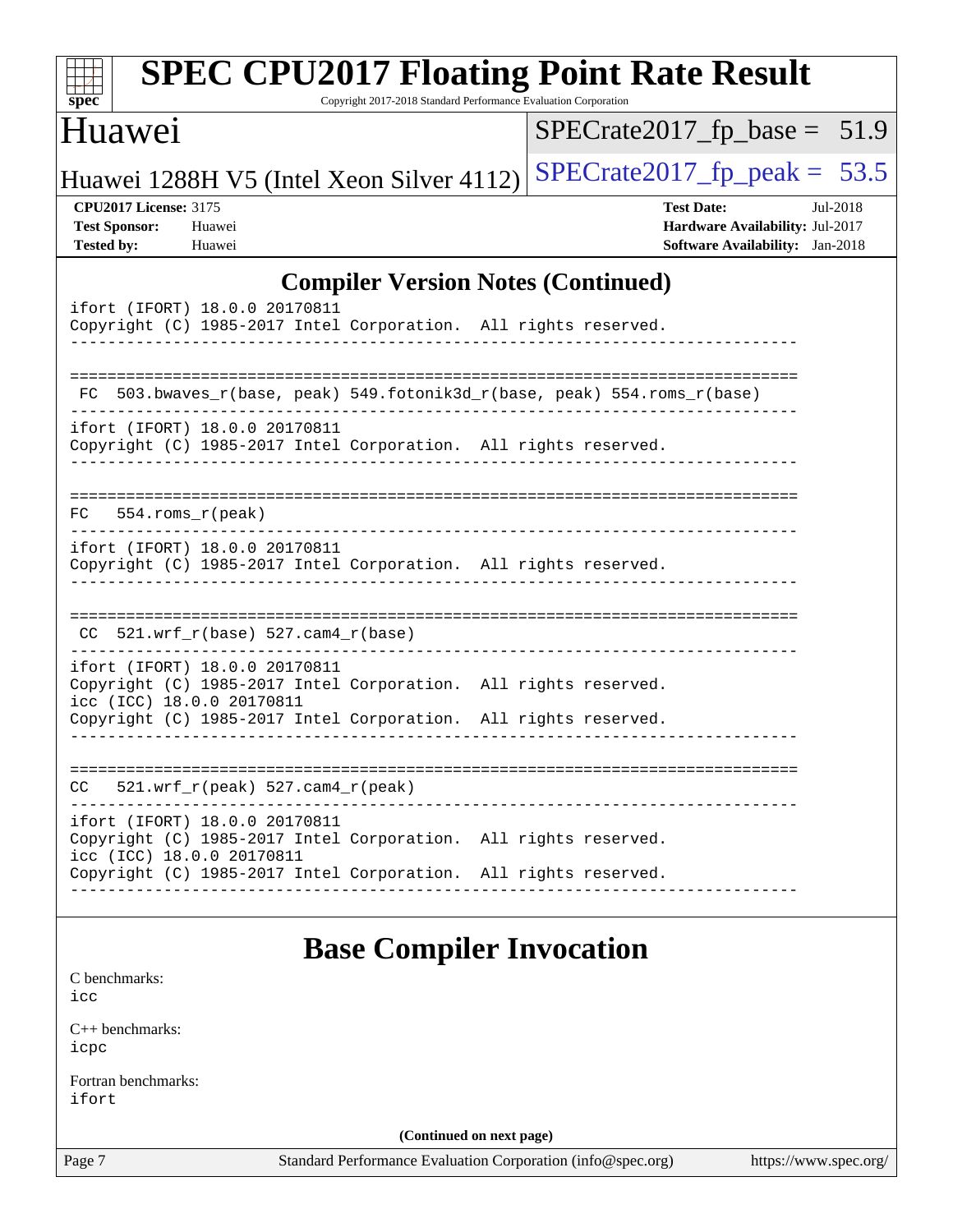

Copyright 2017-2018 Standard Performance Evaluation Corporation

### Huawei

 $SPECrate2017_fp\_base = 51.9$ 

Huawei 1288H V5 (Intel Xeon Silver 4112) SPECrate  $2017$  fp peak = 53.5

**[Test Sponsor:](http://www.spec.org/auto/cpu2017/Docs/result-fields.html#TestSponsor)** Huawei **[Hardware Availability:](http://www.spec.org/auto/cpu2017/Docs/result-fields.html#HardwareAvailability)** Jul-2017 **[Tested by:](http://www.spec.org/auto/cpu2017/Docs/result-fields.html#Testedby)** Huawei **[Software Availability:](http://www.spec.org/auto/cpu2017/Docs/result-fields.html#SoftwareAvailability)** Jan-2018

**[CPU2017 License:](http://www.spec.org/auto/cpu2017/Docs/result-fields.html#CPU2017License)** 3175 **[Test Date:](http://www.spec.org/auto/cpu2017/Docs/result-fields.html#TestDate)** Jul-2018

**[Base Compiler Invocation \(Continued\)](http://www.spec.org/auto/cpu2017/Docs/result-fields.html#BaseCompilerInvocation)**

[Benchmarks using both Fortran and C](http://www.spec.org/auto/cpu2017/Docs/result-fields.html#BenchmarksusingbothFortranandC): [ifort](http://www.spec.org/cpu2017/results/res2018q3/cpu2017-20180715-07862.flags.html#user_CC_FCbase_intel_ifort_18.0_8111460550e3ca792625aed983ce982f94888b8b503583aa7ba2b8303487b4d8a21a13e7191a45c5fd58ff318f48f9492884d4413fa793fd88dd292cad7027ca) [icc](http://www.spec.org/cpu2017/results/res2018q3/cpu2017-20180715-07862.flags.html#user_CC_FCbase_intel_icc_18.0_66fc1ee009f7361af1fbd72ca7dcefbb700085f36577c54f309893dd4ec40d12360134090235512931783d35fd58c0460139e722d5067c5574d8eaf2b3e37e92)

[Benchmarks using both C and C++](http://www.spec.org/auto/cpu2017/Docs/result-fields.html#BenchmarksusingbothCandCXX): [icpc](http://www.spec.org/cpu2017/results/res2018q3/cpu2017-20180715-07862.flags.html#user_CC_CXXbase_intel_icpc_18.0_c510b6838c7f56d33e37e94d029a35b4a7bccf4766a728ee175e80a419847e808290a9b78be685c44ab727ea267ec2f070ec5dc83b407c0218cded6866a35d07) [icc](http://www.spec.org/cpu2017/results/res2018q3/cpu2017-20180715-07862.flags.html#user_CC_CXXbase_intel_icc_18.0_66fc1ee009f7361af1fbd72ca7dcefbb700085f36577c54f309893dd4ec40d12360134090235512931783d35fd58c0460139e722d5067c5574d8eaf2b3e37e92)

[Benchmarks using Fortran, C, and C++:](http://www.spec.org/auto/cpu2017/Docs/result-fields.html#BenchmarksusingFortranCandCXX) [icpc](http://www.spec.org/cpu2017/results/res2018q3/cpu2017-20180715-07862.flags.html#user_CC_CXX_FCbase_intel_icpc_18.0_c510b6838c7f56d33e37e94d029a35b4a7bccf4766a728ee175e80a419847e808290a9b78be685c44ab727ea267ec2f070ec5dc83b407c0218cded6866a35d07) [icc](http://www.spec.org/cpu2017/results/res2018q3/cpu2017-20180715-07862.flags.html#user_CC_CXX_FCbase_intel_icc_18.0_66fc1ee009f7361af1fbd72ca7dcefbb700085f36577c54f309893dd4ec40d12360134090235512931783d35fd58c0460139e722d5067c5574d8eaf2b3e37e92) [ifort](http://www.spec.org/cpu2017/results/res2018q3/cpu2017-20180715-07862.flags.html#user_CC_CXX_FCbase_intel_ifort_18.0_8111460550e3ca792625aed983ce982f94888b8b503583aa7ba2b8303487b4d8a21a13e7191a45c5fd58ff318f48f9492884d4413fa793fd88dd292cad7027ca)

### **[Base Portability Flags](http://www.spec.org/auto/cpu2017/Docs/result-fields.html#BasePortabilityFlags)**

 503.bwaves\_r: [-DSPEC\\_LP64](http://www.spec.org/cpu2017/results/res2018q3/cpu2017-20180715-07862.flags.html#suite_basePORTABILITY503_bwaves_r_DSPEC_LP64) 507.cactuBSSN\_r: [-DSPEC\\_LP64](http://www.spec.org/cpu2017/results/res2018q3/cpu2017-20180715-07862.flags.html#suite_basePORTABILITY507_cactuBSSN_r_DSPEC_LP64) 508.namd\_r: [-DSPEC\\_LP64](http://www.spec.org/cpu2017/results/res2018q3/cpu2017-20180715-07862.flags.html#suite_basePORTABILITY508_namd_r_DSPEC_LP64) 510.parest\_r: [-DSPEC\\_LP64](http://www.spec.org/cpu2017/results/res2018q3/cpu2017-20180715-07862.flags.html#suite_basePORTABILITY510_parest_r_DSPEC_LP64) 511.povray\_r: [-DSPEC\\_LP64](http://www.spec.org/cpu2017/results/res2018q3/cpu2017-20180715-07862.flags.html#suite_basePORTABILITY511_povray_r_DSPEC_LP64) 519.lbm\_r: [-DSPEC\\_LP64](http://www.spec.org/cpu2017/results/res2018q3/cpu2017-20180715-07862.flags.html#suite_basePORTABILITY519_lbm_r_DSPEC_LP64) 521.wrf\_r: [-DSPEC\\_LP64](http://www.spec.org/cpu2017/results/res2018q3/cpu2017-20180715-07862.flags.html#suite_basePORTABILITY521_wrf_r_DSPEC_LP64) [-DSPEC\\_CASE\\_FLAG](http://www.spec.org/cpu2017/results/res2018q3/cpu2017-20180715-07862.flags.html#b521.wrf_r_baseCPORTABILITY_DSPEC_CASE_FLAG) [-convert big\\_endian](http://www.spec.org/cpu2017/results/res2018q3/cpu2017-20180715-07862.flags.html#user_baseFPORTABILITY521_wrf_r_convert_big_endian_c3194028bc08c63ac5d04de18c48ce6d347e4e562e8892b8bdbdc0214820426deb8554edfa529a3fb25a586e65a3d812c835984020483e7e73212c4d31a38223) 526.blender\_r: [-DSPEC\\_LP64](http://www.spec.org/cpu2017/results/res2018q3/cpu2017-20180715-07862.flags.html#suite_basePORTABILITY526_blender_r_DSPEC_LP64) [-DSPEC\\_LINUX](http://www.spec.org/cpu2017/results/res2018q3/cpu2017-20180715-07862.flags.html#b526.blender_r_baseCPORTABILITY_DSPEC_LINUX) [-funsigned-char](http://www.spec.org/cpu2017/results/res2018q3/cpu2017-20180715-07862.flags.html#user_baseCPORTABILITY526_blender_r_force_uchar_40c60f00ab013830e2dd6774aeded3ff59883ba5a1fc5fc14077f794d777847726e2a5858cbc7672e36e1b067e7e5c1d9a74f7176df07886a243d7cc18edfe67) 527.cam4\_r: [-DSPEC\\_LP64](http://www.spec.org/cpu2017/results/res2018q3/cpu2017-20180715-07862.flags.html#suite_basePORTABILITY527_cam4_r_DSPEC_LP64) [-DSPEC\\_CASE\\_FLAG](http://www.spec.org/cpu2017/results/res2018q3/cpu2017-20180715-07862.flags.html#b527.cam4_r_baseCPORTABILITY_DSPEC_CASE_FLAG) 538.imagick\_r: [-DSPEC\\_LP64](http://www.spec.org/cpu2017/results/res2018q3/cpu2017-20180715-07862.flags.html#suite_basePORTABILITY538_imagick_r_DSPEC_LP64) 544.nab\_r: [-DSPEC\\_LP64](http://www.spec.org/cpu2017/results/res2018q3/cpu2017-20180715-07862.flags.html#suite_basePORTABILITY544_nab_r_DSPEC_LP64) 549.fotonik3d\_r: [-DSPEC\\_LP64](http://www.spec.org/cpu2017/results/res2018q3/cpu2017-20180715-07862.flags.html#suite_basePORTABILITY549_fotonik3d_r_DSPEC_LP64) 554.roms\_r: [-DSPEC\\_LP64](http://www.spec.org/cpu2017/results/res2018q3/cpu2017-20180715-07862.flags.html#suite_basePORTABILITY554_roms_r_DSPEC_LP64)

## **[Base Optimization Flags](http://www.spec.org/auto/cpu2017/Docs/result-fields.html#BaseOptimizationFlags)**

[C benchmarks](http://www.spec.org/auto/cpu2017/Docs/result-fields.html#Cbenchmarks):

[-xCORE-AVX2](http://www.spec.org/cpu2017/results/res2018q3/cpu2017-20180715-07862.flags.html#user_CCbase_f-xCORE-AVX2) [-ipo](http://www.spec.org/cpu2017/results/res2018q3/cpu2017-20180715-07862.flags.html#user_CCbase_f-ipo) [-O3](http://www.spec.org/cpu2017/results/res2018q3/cpu2017-20180715-07862.flags.html#user_CCbase_f-O3) [-no-prec-div](http://www.spec.org/cpu2017/results/res2018q3/cpu2017-20180715-07862.flags.html#user_CCbase_f-no-prec-div) [-qopt-prefetch](http://www.spec.org/cpu2017/results/res2018q3/cpu2017-20180715-07862.flags.html#user_CCbase_f-qopt-prefetch) [-ffinite-math-only](http://www.spec.org/cpu2017/results/res2018q3/cpu2017-20180715-07862.flags.html#user_CCbase_f_finite_math_only_cb91587bd2077682c4b38af759c288ed7c732db004271a9512da14a4f8007909a5f1427ecbf1a0fb78ff2a814402c6114ac565ca162485bbcae155b5e4258871) [-qopt-mem-layout-trans=3](http://www.spec.org/cpu2017/results/res2018q3/cpu2017-20180715-07862.flags.html#user_CCbase_f-qopt-mem-layout-trans_de80db37974c74b1f0e20d883f0b675c88c3b01e9d123adea9b28688d64333345fb62bc4a798493513fdb68f60282f9a726aa07f478b2f7113531aecce732043) [C++ benchmarks:](http://www.spec.org/auto/cpu2017/Docs/result-fields.html#CXXbenchmarks) [-xCORE-AVX2](http://www.spec.org/cpu2017/results/res2018q3/cpu2017-20180715-07862.flags.html#user_CXXbase_f-xCORE-AVX2) [-ipo](http://www.spec.org/cpu2017/results/res2018q3/cpu2017-20180715-07862.flags.html#user_CXXbase_f-ipo) [-O3](http://www.spec.org/cpu2017/results/res2018q3/cpu2017-20180715-07862.flags.html#user_CXXbase_f-O3) [-no-prec-div](http://www.spec.org/cpu2017/results/res2018q3/cpu2017-20180715-07862.flags.html#user_CXXbase_f-no-prec-div) [-qopt-prefetch](http://www.spec.org/cpu2017/results/res2018q3/cpu2017-20180715-07862.flags.html#user_CXXbase_f-qopt-prefetch) [-ffinite-math-only](http://www.spec.org/cpu2017/results/res2018q3/cpu2017-20180715-07862.flags.html#user_CXXbase_f_finite_math_only_cb91587bd2077682c4b38af759c288ed7c732db004271a9512da14a4f8007909a5f1427ecbf1a0fb78ff2a814402c6114ac565ca162485bbcae155b5e4258871) [-qopt-mem-layout-trans=3](http://www.spec.org/cpu2017/results/res2018q3/cpu2017-20180715-07862.flags.html#user_CXXbase_f-qopt-mem-layout-trans_de80db37974c74b1f0e20d883f0b675c88c3b01e9d123adea9b28688d64333345fb62bc4a798493513fdb68f60282f9a726aa07f478b2f7113531aecce732043) [Fortran benchmarks](http://www.spec.org/auto/cpu2017/Docs/result-fields.html#Fortranbenchmarks): [-xCORE-AVX2](http://www.spec.org/cpu2017/results/res2018q3/cpu2017-20180715-07862.flags.html#user_FCbase_f-xCORE-AVX2) [-ipo](http://www.spec.org/cpu2017/results/res2018q3/cpu2017-20180715-07862.flags.html#user_FCbase_f-ipo) [-O3](http://www.spec.org/cpu2017/results/res2018q3/cpu2017-20180715-07862.flags.html#user_FCbase_f-O3) [-no-prec-div](http://www.spec.org/cpu2017/results/res2018q3/cpu2017-20180715-07862.flags.html#user_FCbase_f-no-prec-div) [-qopt-prefetch](http://www.spec.org/cpu2017/results/res2018q3/cpu2017-20180715-07862.flags.html#user_FCbase_f-qopt-prefetch) [-ffinite-math-only](http://www.spec.org/cpu2017/results/res2018q3/cpu2017-20180715-07862.flags.html#user_FCbase_f_finite_math_only_cb91587bd2077682c4b38af759c288ed7c732db004271a9512da14a4f8007909a5f1427ecbf1a0fb78ff2a814402c6114ac565ca162485bbcae155b5e4258871) [-qopt-mem-layout-trans=3](http://www.spec.org/cpu2017/results/res2018q3/cpu2017-20180715-07862.flags.html#user_FCbase_f-qopt-mem-layout-trans_de80db37974c74b1f0e20d883f0b675c88c3b01e9d123adea9b28688d64333345fb62bc4a798493513fdb68f60282f9a726aa07f478b2f7113531aecce732043) [-nostandard-realloc-lhs](http://www.spec.org/cpu2017/results/res2018q3/cpu2017-20180715-07862.flags.html#user_FCbase_f_2003_std_realloc_82b4557e90729c0f113870c07e44d33d6f5a304b4f63d4c15d2d0f1fab99f5daaed73bdb9275d9ae411527f28b936061aa8b9c8f2d63842963b95c9dd6426b8a) [-align array32byte](http://www.spec.org/cpu2017/results/res2018q3/cpu2017-20180715-07862.flags.html#user_FCbase_align_array32byte_b982fe038af199962ba9a80c053b8342c548c85b40b8e86eb3cc33dee0d7986a4af373ac2d51c3f7cf710a18d62fdce2948f201cd044323541f22fc0fffc51b6)

**(Continued on next page)**

Page 8 Standard Performance Evaluation Corporation [\(info@spec.org\)](mailto:info@spec.org) <https://www.spec.org/>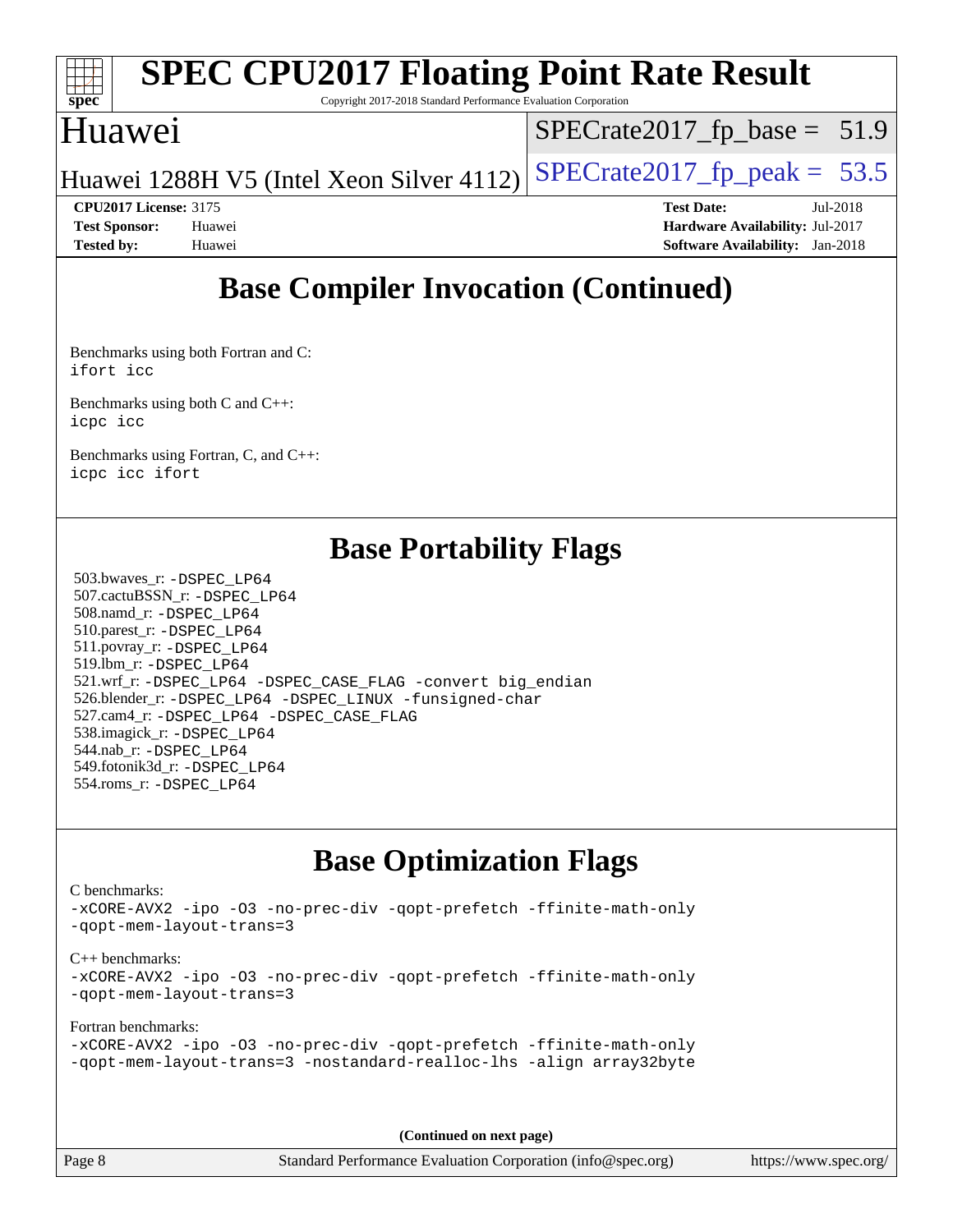

Copyright 2017-2018 Standard Performance Evaluation Corporation

### Huawei

 $SPECTate2017_fp\_base = 51.9$ 

Huawei 1288H V5 (Intel Xeon Silver 4112) SPECrate  $2017$  fp peak = 53.5

**[CPU2017 License:](http://www.spec.org/auto/cpu2017/Docs/result-fields.html#CPU2017License)** 3175 **[Test Date:](http://www.spec.org/auto/cpu2017/Docs/result-fields.html#TestDate)** Jul-2018 **[Test Sponsor:](http://www.spec.org/auto/cpu2017/Docs/result-fields.html#TestSponsor)** Huawei **[Hardware Availability:](http://www.spec.org/auto/cpu2017/Docs/result-fields.html#HardwareAvailability)** Jul-2017 **[Tested by:](http://www.spec.org/auto/cpu2017/Docs/result-fields.html#Testedby)** Huawei **[Software Availability:](http://www.spec.org/auto/cpu2017/Docs/result-fields.html#SoftwareAvailability)** Jan-2018

## **[Base Optimization Flags \(Continued\)](http://www.spec.org/auto/cpu2017/Docs/result-fields.html#BaseOptimizationFlags)**

[Benchmarks using both Fortran and C](http://www.spec.org/auto/cpu2017/Docs/result-fields.html#BenchmarksusingbothFortranandC):

[-xCORE-AVX2](http://www.spec.org/cpu2017/results/res2018q3/cpu2017-20180715-07862.flags.html#user_CC_FCbase_f-xCORE-AVX2) [-ipo](http://www.spec.org/cpu2017/results/res2018q3/cpu2017-20180715-07862.flags.html#user_CC_FCbase_f-ipo) [-O3](http://www.spec.org/cpu2017/results/res2018q3/cpu2017-20180715-07862.flags.html#user_CC_FCbase_f-O3) [-no-prec-div](http://www.spec.org/cpu2017/results/res2018q3/cpu2017-20180715-07862.flags.html#user_CC_FCbase_f-no-prec-div) [-qopt-prefetch](http://www.spec.org/cpu2017/results/res2018q3/cpu2017-20180715-07862.flags.html#user_CC_FCbase_f-qopt-prefetch) [-ffinite-math-only](http://www.spec.org/cpu2017/results/res2018q3/cpu2017-20180715-07862.flags.html#user_CC_FCbase_f_finite_math_only_cb91587bd2077682c4b38af759c288ed7c732db004271a9512da14a4f8007909a5f1427ecbf1a0fb78ff2a814402c6114ac565ca162485bbcae155b5e4258871) [-qopt-mem-layout-trans=3](http://www.spec.org/cpu2017/results/res2018q3/cpu2017-20180715-07862.flags.html#user_CC_FCbase_f-qopt-mem-layout-trans_de80db37974c74b1f0e20d883f0b675c88c3b01e9d123adea9b28688d64333345fb62bc4a798493513fdb68f60282f9a726aa07f478b2f7113531aecce732043) [-nostandard-realloc-lhs](http://www.spec.org/cpu2017/results/res2018q3/cpu2017-20180715-07862.flags.html#user_CC_FCbase_f_2003_std_realloc_82b4557e90729c0f113870c07e44d33d6f5a304b4f63d4c15d2d0f1fab99f5daaed73bdb9275d9ae411527f28b936061aa8b9c8f2d63842963b95c9dd6426b8a) [-align array32byte](http://www.spec.org/cpu2017/results/res2018q3/cpu2017-20180715-07862.flags.html#user_CC_FCbase_align_array32byte_b982fe038af199962ba9a80c053b8342c548c85b40b8e86eb3cc33dee0d7986a4af373ac2d51c3f7cf710a18d62fdce2948f201cd044323541f22fc0fffc51b6) [Benchmarks using both C and C++](http://www.spec.org/auto/cpu2017/Docs/result-fields.html#BenchmarksusingbothCandCXX): [-xCORE-AVX2](http://www.spec.org/cpu2017/results/res2018q3/cpu2017-20180715-07862.flags.html#user_CC_CXXbase_f-xCORE-AVX2) [-ipo](http://www.spec.org/cpu2017/results/res2018q3/cpu2017-20180715-07862.flags.html#user_CC_CXXbase_f-ipo) [-O3](http://www.spec.org/cpu2017/results/res2018q3/cpu2017-20180715-07862.flags.html#user_CC_CXXbase_f-O3) [-no-prec-div](http://www.spec.org/cpu2017/results/res2018q3/cpu2017-20180715-07862.flags.html#user_CC_CXXbase_f-no-prec-div) [-qopt-prefetch](http://www.spec.org/cpu2017/results/res2018q3/cpu2017-20180715-07862.flags.html#user_CC_CXXbase_f-qopt-prefetch) [-ffinite-math-only](http://www.spec.org/cpu2017/results/res2018q3/cpu2017-20180715-07862.flags.html#user_CC_CXXbase_f_finite_math_only_cb91587bd2077682c4b38af759c288ed7c732db004271a9512da14a4f8007909a5f1427ecbf1a0fb78ff2a814402c6114ac565ca162485bbcae155b5e4258871) [-qopt-mem-layout-trans=3](http://www.spec.org/cpu2017/results/res2018q3/cpu2017-20180715-07862.flags.html#user_CC_CXXbase_f-qopt-mem-layout-trans_de80db37974c74b1f0e20d883f0b675c88c3b01e9d123adea9b28688d64333345fb62bc4a798493513fdb68f60282f9a726aa07f478b2f7113531aecce732043) [Benchmarks using Fortran, C, and C++:](http://www.spec.org/auto/cpu2017/Docs/result-fields.html#BenchmarksusingFortranCandCXX) [-xCORE-AVX2](http://www.spec.org/cpu2017/results/res2018q3/cpu2017-20180715-07862.flags.html#user_CC_CXX_FCbase_f-xCORE-AVX2) [-ipo](http://www.spec.org/cpu2017/results/res2018q3/cpu2017-20180715-07862.flags.html#user_CC_CXX_FCbase_f-ipo) [-O3](http://www.spec.org/cpu2017/results/res2018q3/cpu2017-20180715-07862.flags.html#user_CC_CXX_FCbase_f-O3) [-no-prec-div](http://www.spec.org/cpu2017/results/res2018q3/cpu2017-20180715-07862.flags.html#user_CC_CXX_FCbase_f-no-prec-div) [-qopt-prefetch](http://www.spec.org/cpu2017/results/res2018q3/cpu2017-20180715-07862.flags.html#user_CC_CXX_FCbase_f-qopt-prefetch) [-ffinite-math-only](http://www.spec.org/cpu2017/results/res2018q3/cpu2017-20180715-07862.flags.html#user_CC_CXX_FCbase_f_finite_math_only_cb91587bd2077682c4b38af759c288ed7c732db004271a9512da14a4f8007909a5f1427ecbf1a0fb78ff2a814402c6114ac565ca162485bbcae155b5e4258871) [-qopt-mem-layout-trans=3](http://www.spec.org/cpu2017/results/res2018q3/cpu2017-20180715-07862.flags.html#user_CC_CXX_FCbase_f-qopt-mem-layout-trans_de80db37974c74b1f0e20d883f0b675c88c3b01e9d123adea9b28688d64333345fb62bc4a798493513fdb68f60282f9a726aa07f478b2f7113531aecce732043) [-nostandard-realloc-lhs](http://www.spec.org/cpu2017/results/res2018q3/cpu2017-20180715-07862.flags.html#user_CC_CXX_FCbase_f_2003_std_realloc_82b4557e90729c0f113870c07e44d33d6f5a304b4f63d4c15d2d0f1fab99f5daaed73bdb9275d9ae411527f28b936061aa8b9c8f2d63842963b95c9dd6426b8a) [-align array32byte](http://www.spec.org/cpu2017/results/res2018q3/cpu2017-20180715-07862.flags.html#user_CC_CXX_FCbase_align_array32byte_b982fe038af199962ba9a80c053b8342c548c85b40b8e86eb3cc33dee0d7986a4af373ac2d51c3f7cf710a18d62fdce2948f201cd044323541f22fc0fffc51b6)

## **[Base Other Flags](http://www.spec.org/auto/cpu2017/Docs/result-fields.html#BaseOtherFlags)**

[C benchmarks](http://www.spec.org/auto/cpu2017/Docs/result-fields.html#Cbenchmarks):  $-m64 - std = c11$  $-m64 - std = c11$ 

[C++ benchmarks:](http://www.spec.org/auto/cpu2017/Docs/result-fields.html#CXXbenchmarks) [-m64](http://www.spec.org/cpu2017/results/res2018q3/cpu2017-20180715-07862.flags.html#user_CXXbase_intel_intel64_18.0_af43caccfc8ded86e7699f2159af6efc7655f51387b94da716254467f3c01020a5059329e2569e4053f409e7c9202a7efc638f7a6d1ffb3f52dea4a3e31d82ab)

[Fortran benchmarks](http://www.spec.org/auto/cpu2017/Docs/result-fields.html#Fortranbenchmarks):  $-m64$ 

[Benchmarks using both Fortran and C](http://www.spec.org/auto/cpu2017/Docs/result-fields.html#BenchmarksusingbothFortranandC):  $-m64 - std = c11$  $-m64 - std = c11$ 

[Benchmarks using both C and C++](http://www.spec.org/auto/cpu2017/Docs/result-fields.html#BenchmarksusingbothCandCXX):  $-m64 - std = c11$  $-m64 - std = c11$ 

[Benchmarks using Fortran, C, and C++:](http://www.spec.org/auto/cpu2017/Docs/result-fields.html#BenchmarksusingFortranCandCXX)  $-m64 - std = c11$  $-m64 - std = c11$ 

## **[Peak Compiler Invocation](http://www.spec.org/auto/cpu2017/Docs/result-fields.html#PeakCompilerInvocation)**

| C benchmarks: |  |
|---------------|--|
| icc           |  |

[C++ benchmarks:](http://www.spec.org/auto/cpu2017/Docs/result-fields.html#CXXbenchmarks) [icpc](http://www.spec.org/cpu2017/results/res2018q3/cpu2017-20180715-07862.flags.html#user_CXXpeak_intel_icpc_18.0_c510b6838c7f56d33e37e94d029a35b4a7bccf4766a728ee175e80a419847e808290a9b78be685c44ab727ea267ec2f070ec5dc83b407c0218cded6866a35d07)

[Fortran benchmarks](http://www.spec.org/auto/cpu2017/Docs/result-fields.html#Fortranbenchmarks): [ifort](http://www.spec.org/cpu2017/results/res2018q3/cpu2017-20180715-07862.flags.html#user_FCpeak_intel_ifort_18.0_8111460550e3ca792625aed983ce982f94888b8b503583aa7ba2b8303487b4d8a21a13e7191a45c5fd58ff318f48f9492884d4413fa793fd88dd292cad7027ca)

**(Continued on next page)**

Page 9 Standard Performance Evaluation Corporation [\(info@spec.org\)](mailto:info@spec.org) <https://www.spec.org/>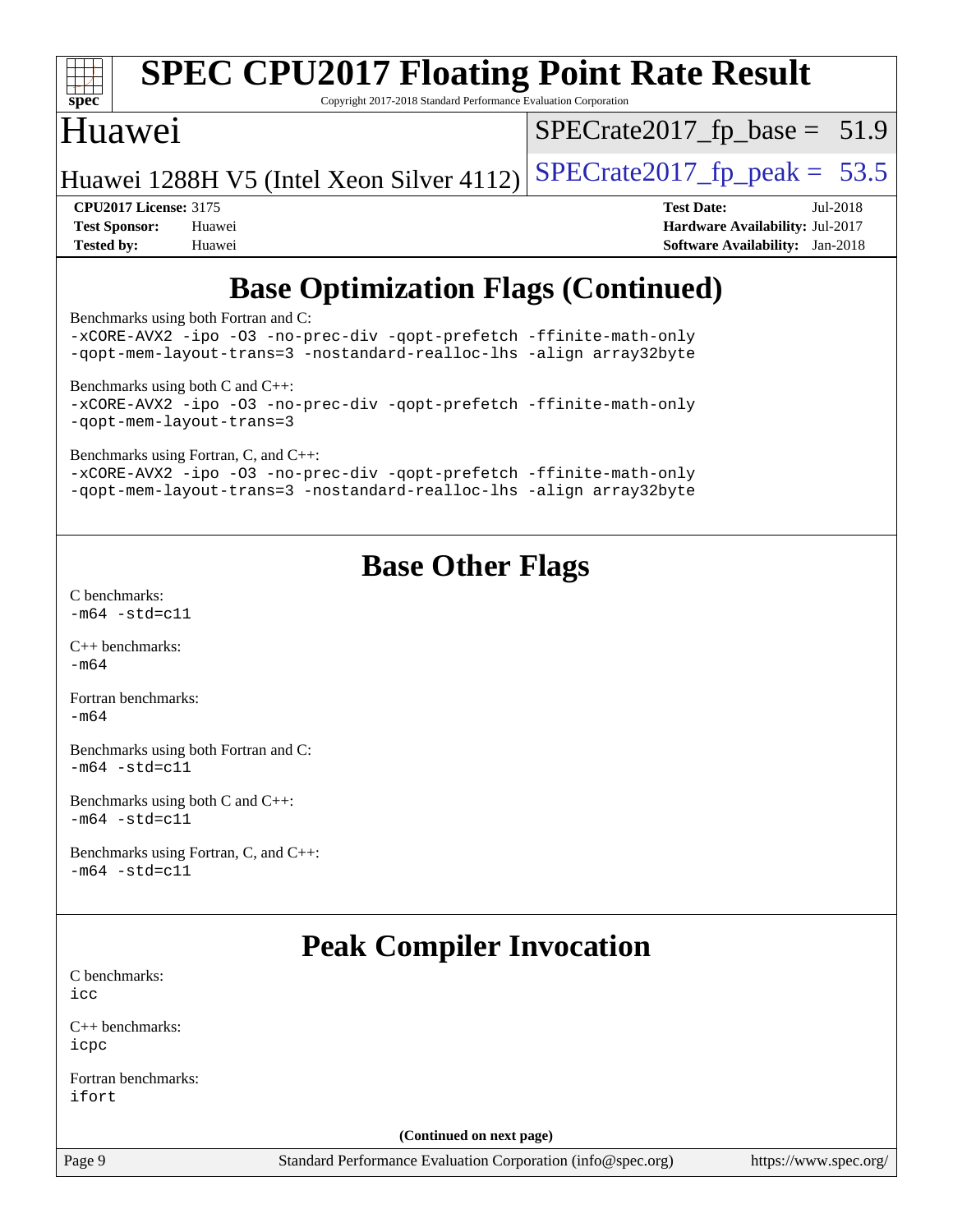

Copyright 2017-2018 Standard Performance Evaluation Corporation

### Huawei

 $SPECTate2017_fp\_base = 51.9$ 

Huawei 1288H V5 (Intel Xeon Silver 4112) SPECrate  $2017$  fp peak = 53.5

**[CPU2017 License:](http://www.spec.org/auto/cpu2017/Docs/result-fields.html#CPU2017License)** 3175 **[Test Date:](http://www.spec.org/auto/cpu2017/Docs/result-fields.html#TestDate)** Jul-2018

**[Test Sponsor:](http://www.spec.org/auto/cpu2017/Docs/result-fields.html#TestSponsor)** Huawei **[Hardware Availability:](http://www.spec.org/auto/cpu2017/Docs/result-fields.html#HardwareAvailability)** Jul-2017 **[Tested by:](http://www.spec.org/auto/cpu2017/Docs/result-fields.html#Testedby)** Huawei **[Software Availability:](http://www.spec.org/auto/cpu2017/Docs/result-fields.html#SoftwareAvailability)** Jan-2018

## **[Peak Compiler Invocation \(Continued\)](http://www.spec.org/auto/cpu2017/Docs/result-fields.html#PeakCompilerInvocation)**

[Benchmarks using both Fortran and C](http://www.spec.org/auto/cpu2017/Docs/result-fields.html#BenchmarksusingbothFortranandC): [ifort](http://www.spec.org/cpu2017/results/res2018q3/cpu2017-20180715-07862.flags.html#user_CC_FCpeak_intel_ifort_18.0_8111460550e3ca792625aed983ce982f94888b8b503583aa7ba2b8303487b4d8a21a13e7191a45c5fd58ff318f48f9492884d4413fa793fd88dd292cad7027ca) [icc](http://www.spec.org/cpu2017/results/res2018q3/cpu2017-20180715-07862.flags.html#user_CC_FCpeak_intel_icc_18.0_66fc1ee009f7361af1fbd72ca7dcefbb700085f36577c54f309893dd4ec40d12360134090235512931783d35fd58c0460139e722d5067c5574d8eaf2b3e37e92)

[Benchmarks using both C and C++](http://www.spec.org/auto/cpu2017/Docs/result-fields.html#BenchmarksusingbothCandCXX): [icpc](http://www.spec.org/cpu2017/results/res2018q3/cpu2017-20180715-07862.flags.html#user_CC_CXXpeak_intel_icpc_18.0_c510b6838c7f56d33e37e94d029a35b4a7bccf4766a728ee175e80a419847e808290a9b78be685c44ab727ea267ec2f070ec5dc83b407c0218cded6866a35d07) [icc](http://www.spec.org/cpu2017/results/res2018q3/cpu2017-20180715-07862.flags.html#user_CC_CXXpeak_intel_icc_18.0_66fc1ee009f7361af1fbd72ca7dcefbb700085f36577c54f309893dd4ec40d12360134090235512931783d35fd58c0460139e722d5067c5574d8eaf2b3e37e92)

[Benchmarks using Fortran, C, and C++:](http://www.spec.org/auto/cpu2017/Docs/result-fields.html#BenchmarksusingFortranCandCXX) [icpc](http://www.spec.org/cpu2017/results/res2018q3/cpu2017-20180715-07862.flags.html#user_CC_CXX_FCpeak_intel_icpc_18.0_c510b6838c7f56d33e37e94d029a35b4a7bccf4766a728ee175e80a419847e808290a9b78be685c44ab727ea267ec2f070ec5dc83b407c0218cded6866a35d07) [icc](http://www.spec.org/cpu2017/results/res2018q3/cpu2017-20180715-07862.flags.html#user_CC_CXX_FCpeak_intel_icc_18.0_66fc1ee009f7361af1fbd72ca7dcefbb700085f36577c54f309893dd4ec40d12360134090235512931783d35fd58c0460139e722d5067c5574d8eaf2b3e37e92) [ifort](http://www.spec.org/cpu2017/results/res2018q3/cpu2017-20180715-07862.flags.html#user_CC_CXX_FCpeak_intel_ifort_18.0_8111460550e3ca792625aed983ce982f94888b8b503583aa7ba2b8303487b4d8a21a13e7191a45c5fd58ff318f48f9492884d4413fa793fd88dd292cad7027ca)

### **[Peak Portability Flags](http://www.spec.org/auto/cpu2017/Docs/result-fields.html#PeakPortabilityFlags)**

Same as Base Portability Flags

## **[Peak Optimization Flags](http://www.spec.org/auto/cpu2017/Docs/result-fields.html#PeakOptimizationFlags)**

[C benchmarks](http://www.spec.org/auto/cpu2017/Docs/result-fields.html#Cbenchmarks):

```
 519.lbm_r: -prof-gen(pass 1) -prof-use(pass 2) -ipo -xCORE-AVX2 -O3
-no-prec-div -qopt-prefetch -ffinite-math-only
-qopt-mem-layout-trans=3
 538.imagick_r: -xCORE-AVX2 -ipo -O3 -no-prec-div -qopt-prefetch
-ffinite-math-only -qopt-mem-layout-trans=3
 544.nab_r: Same as 519.lbm_r
C++ benchmarks: 
 508.namd_r: -prof-gen(pass 1) -prof-use(pass 2) -ipo -xCORE-AVX2 -O3
-no-prec-div -qopt-prefetch -ffinite-math-only
-qopt-mem-layout-trans=3
 510.parest_r: basepeak = yes
Fortran benchmarks: 
 503.bwaves_r: -xCORE-AVX2 -ipo -O3 -no-prec-div -qopt-prefetch
-ffinite-math-only -qopt-mem-layout-trans=3
-nostandard-realloc-lhs -align array32byte
```
**(Continued on next page)**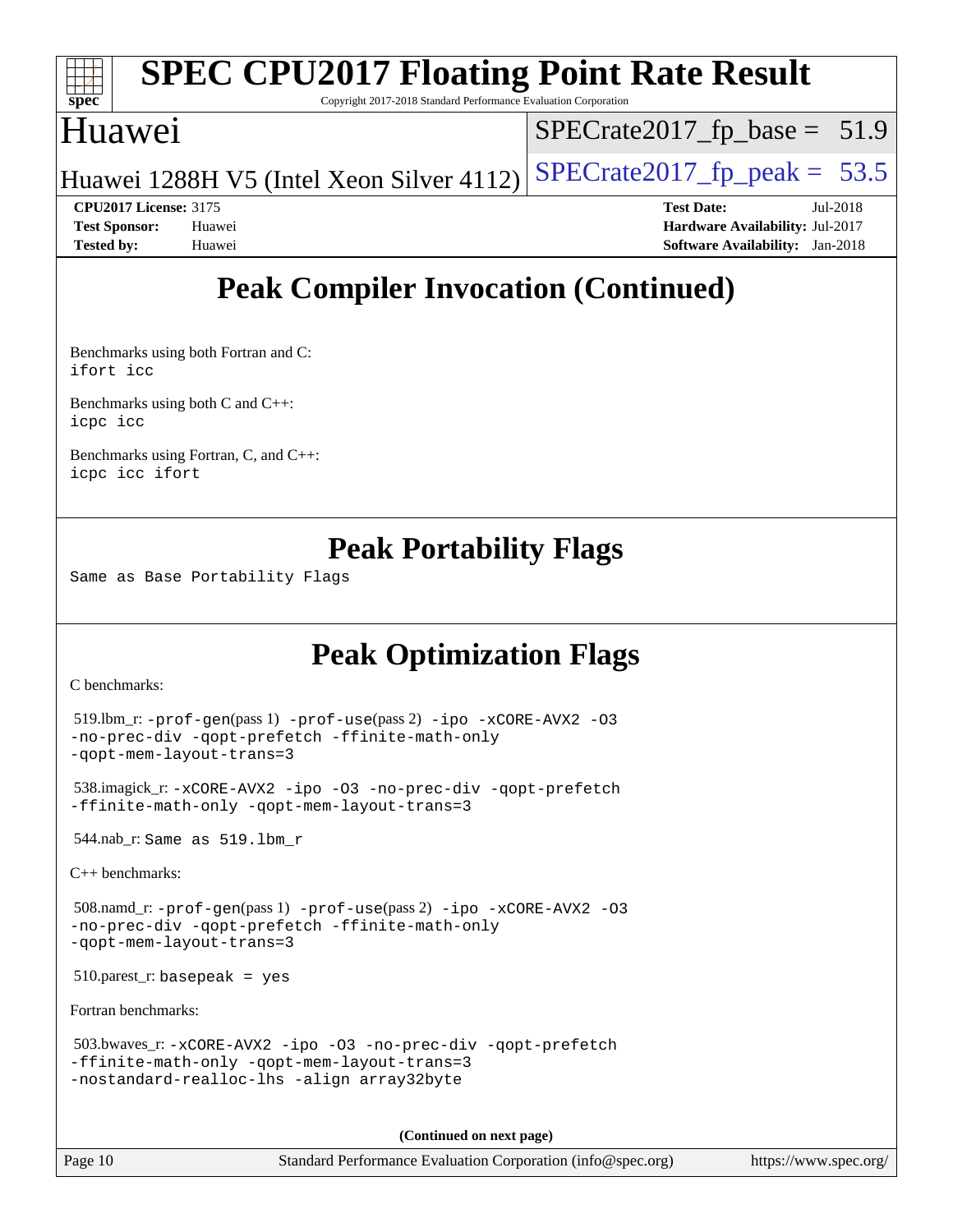

Copyright 2017-2018 Standard Performance Evaluation Corporation

### Huawei

 $SPECTate2017_fp\_base = 51.9$ 

Huawei 1288H V5 (Intel Xeon Silver 4112) SPECrate  $2017$  fp peak = 53.5

**[CPU2017 License:](http://www.spec.org/auto/cpu2017/Docs/result-fields.html#CPU2017License)** 3175 **[Test Date:](http://www.spec.org/auto/cpu2017/Docs/result-fields.html#TestDate)** Jul-2018 **[Test Sponsor:](http://www.spec.org/auto/cpu2017/Docs/result-fields.html#TestSponsor)** Huawei **[Hardware Availability:](http://www.spec.org/auto/cpu2017/Docs/result-fields.html#HardwareAvailability)** Jul-2017 **[Tested by:](http://www.spec.org/auto/cpu2017/Docs/result-fields.html#Testedby)** Huawei **[Software Availability:](http://www.spec.org/auto/cpu2017/Docs/result-fields.html#SoftwareAvailability)** Jan-2018

## **[Peak Optimization Flags \(Continued\)](http://www.spec.org/auto/cpu2017/Docs/result-fields.html#PeakOptimizationFlags)**

549.fotonik3d\_r: Same as 503.bwaves\_r

 554.roms\_r: [-prof-gen](http://www.spec.org/cpu2017/results/res2018q3/cpu2017-20180715-07862.flags.html#user_peakPASS1_FFLAGSPASS1_LDFLAGS554_roms_r_prof_gen_5aa4926d6013ddb2a31985c654b3eb18169fc0c6952a63635c234f711e6e63dd76e94ad52365559451ec499a2cdb89e4dc58ba4c67ef54ca681ffbe1461d6b36)(pass 1) [-prof-use](http://www.spec.org/cpu2017/results/res2018q3/cpu2017-20180715-07862.flags.html#user_peakPASS2_FFLAGSPASS2_LDFLAGS554_roms_r_prof_use_1a21ceae95f36a2b53c25747139a6c16ca95bd9def2a207b4f0849963b97e94f5260e30a0c64f4bb623698870e679ca08317ef8150905d41bd88c6f78df73f19)(pass 2) [-ipo](http://www.spec.org/cpu2017/results/res2018q3/cpu2017-20180715-07862.flags.html#user_peakPASS1_FOPTIMIZEPASS2_FOPTIMIZE554_roms_r_f-ipo) [-xCORE-AVX2](http://www.spec.org/cpu2017/results/res2018q3/cpu2017-20180715-07862.flags.html#user_peakPASS2_FOPTIMIZE554_roms_r_f-xCORE-AVX2) [-O3](http://www.spec.org/cpu2017/results/res2018q3/cpu2017-20180715-07862.flags.html#user_peakPASS1_FOPTIMIZEPASS2_FOPTIMIZE554_roms_r_f-O3) [-no-prec-div](http://www.spec.org/cpu2017/results/res2018q3/cpu2017-20180715-07862.flags.html#user_peakPASS1_FOPTIMIZEPASS2_FOPTIMIZE554_roms_r_f-no-prec-div) [-qopt-prefetch](http://www.spec.org/cpu2017/results/res2018q3/cpu2017-20180715-07862.flags.html#user_peakPASS1_FOPTIMIZEPASS2_FOPTIMIZE554_roms_r_f-qopt-prefetch) [-ffinite-math-only](http://www.spec.org/cpu2017/results/res2018q3/cpu2017-20180715-07862.flags.html#user_peakPASS1_FOPTIMIZEPASS2_FOPTIMIZE554_roms_r_f_finite_math_only_cb91587bd2077682c4b38af759c288ed7c732db004271a9512da14a4f8007909a5f1427ecbf1a0fb78ff2a814402c6114ac565ca162485bbcae155b5e4258871) [-qopt-mem-layout-trans=3](http://www.spec.org/cpu2017/results/res2018q3/cpu2017-20180715-07862.flags.html#user_peakPASS1_FOPTIMIZEPASS2_FOPTIMIZE554_roms_r_f-qopt-mem-layout-trans_de80db37974c74b1f0e20d883f0b675c88c3b01e9d123adea9b28688d64333345fb62bc4a798493513fdb68f60282f9a726aa07f478b2f7113531aecce732043) [-nostandard-realloc-lhs](http://www.spec.org/cpu2017/results/res2018q3/cpu2017-20180715-07862.flags.html#user_peakEXTRA_FOPTIMIZE554_roms_r_f_2003_std_realloc_82b4557e90729c0f113870c07e44d33d6f5a304b4f63d4c15d2d0f1fab99f5daaed73bdb9275d9ae411527f28b936061aa8b9c8f2d63842963b95c9dd6426b8a) [-align array32byte](http://www.spec.org/cpu2017/results/res2018q3/cpu2017-20180715-07862.flags.html#user_peakEXTRA_FOPTIMIZE554_roms_r_align_array32byte_b982fe038af199962ba9a80c053b8342c548c85b40b8e86eb3cc33dee0d7986a4af373ac2d51c3f7cf710a18d62fdce2948f201cd044323541f22fc0fffc51b6)

[Benchmarks using both Fortran and C](http://www.spec.org/auto/cpu2017/Docs/result-fields.html#BenchmarksusingbothFortranandC):

[-prof-gen](http://www.spec.org/cpu2017/results/res2018q3/cpu2017-20180715-07862.flags.html#user_CC_FCpeak_prof_gen_5aa4926d6013ddb2a31985c654b3eb18169fc0c6952a63635c234f711e6e63dd76e94ad52365559451ec499a2cdb89e4dc58ba4c67ef54ca681ffbe1461d6b36)(pass 1) [-prof-use](http://www.spec.org/cpu2017/results/res2018q3/cpu2017-20180715-07862.flags.html#user_CC_FCpeak_prof_use_1a21ceae95f36a2b53c25747139a6c16ca95bd9def2a207b4f0849963b97e94f5260e30a0c64f4bb623698870e679ca08317ef8150905d41bd88c6f78df73f19)(pass 2) [-ipo](http://www.spec.org/cpu2017/results/res2018q3/cpu2017-20180715-07862.flags.html#user_CC_FCpeak_f-ipo) [-xCORE-AVX2](http://www.spec.org/cpu2017/results/res2018q3/cpu2017-20180715-07862.flags.html#user_CC_FCpeak_f-xCORE-AVX2) [-O3](http://www.spec.org/cpu2017/results/res2018q3/cpu2017-20180715-07862.flags.html#user_CC_FCpeak_f-O3) [-no-prec-div](http://www.spec.org/cpu2017/results/res2018q3/cpu2017-20180715-07862.flags.html#user_CC_FCpeak_f-no-prec-div) [-qopt-prefetch](http://www.spec.org/cpu2017/results/res2018q3/cpu2017-20180715-07862.flags.html#user_CC_FCpeak_f-qopt-prefetch) [-ffinite-math-only](http://www.spec.org/cpu2017/results/res2018q3/cpu2017-20180715-07862.flags.html#user_CC_FCpeak_f_finite_math_only_cb91587bd2077682c4b38af759c288ed7c732db004271a9512da14a4f8007909a5f1427ecbf1a0fb78ff2a814402c6114ac565ca162485bbcae155b5e4258871) [-qopt-mem-layout-trans=3](http://www.spec.org/cpu2017/results/res2018q3/cpu2017-20180715-07862.flags.html#user_CC_FCpeak_f-qopt-mem-layout-trans_de80db37974c74b1f0e20d883f0b675c88c3b01e9d123adea9b28688d64333345fb62bc4a798493513fdb68f60282f9a726aa07f478b2f7113531aecce732043) [-nostandard-realloc-lhs](http://www.spec.org/cpu2017/results/res2018q3/cpu2017-20180715-07862.flags.html#user_CC_FCpeak_f_2003_std_realloc_82b4557e90729c0f113870c07e44d33d6f5a304b4f63d4c15d2d0f1fab99f5daaed73bdb9275d9ae411527f28b936061aa8b9c8f2d63842963b95c9dd6426b8a) [-align array32byte](http://www.spec.org/cpu2017/results/res2018q3/cpu2017-20180715-07862.flags.html#user_CC_FCpeak_align_array32byte_b982fe038af199962ba9a80c053b8342c548c85b40b8e86eb3cc33dee0d7986a4af373ac2d51c3f7cf710a18d62fdce2948f201cd044323541f22fc0fffc51b6)

[Benchmarks using both C and C++](http://www.spec.org/auto/cpu2017/Docs/result-fields.html#BenchmarksusingbothCandCXX):

[-prof-gen](http://www.spec.org/cpu2017/results/res2018q3/cpu2017-20180715-07862.flags.html#user_CC_CXXpeak_prof_gen_5aa4926d6013ddb2a31985c654b3eb18169fc0c6952a63635c234f711e6e63dd76e94ad52365559451ec499a2cdb89e4dc58ba4c67ef54ca681ffbe1461d6b36)(pass 1) [-prof-use](http://www.spec.org/cpu2017/results/res2018q3/cpu2017-20180715-07862.flags.html#user_CC_CXXpeak_prof_use_1a21ceae95f36a2b53c25747139a6c16ca95bd9def2a207b4f0849963b97e94f5260e30a0c64f4bb623698870e679ca08317ef8150905d41bd88c6f78df73f19)(pass 2) [-ipo](http://www.spec.org/cpu2017/results/res2018q3/cpu2017-20180715-07862.flags.html#user_CC_CXXpeak_f-ipo) [-xCORE-AVX2](http://www.spec.org/cpu2017/results/res2018q3/cpu2017-20180715-07862.flags.html#user_CC_CXXpeak_f-xCORE-AVX2) [-O3](http://www.spec.org/cpu2017/results/res2018q3/cpu2017-20180715-07862.flags.html#user_CC_CXXpeak_f-O3) [-no-prec-div](http://www.spec.org/cpu2017/results/res2018q3/cpu2017-20180715-07862.flags.html#user_CC_CXXpeak_f-no-prec-div) [-qopt-prefetch](http://www.spec.org/cpu2017/results/res2018q3/cpu2017-20180715-07862.flags.html#user_CC_CXXpeak_f-qopt-prefetch) [-ffinite-math-only](http://www.spec.org/cpu2017/results/res2018q3/cpu2017-20180715-07862.flags.html#user_CC_CXXpeak_f_finite_math_only_cb91587bd2077682c4b38af759c288ed7c732db004271a9512da14a4f8007909a5f1427ecbf1a0fb78ff2a814402c6114ac565ca162485bbcae155b5e4258871) [-qopt-mem-layout-trans=3](http://www.spec.org/cpu2017/results/res2018q3/cpu2017-20180715-07862.flags.html#user_CC_CXXpeak_f-qopt-mem-layout-trans_de80db37974c74b1f0e20d883f0b675c88c3b01e9d123adea9b28688d64333345fb62bc4a798493513fdb68f60282f9a726aa07f478b2f7113531aecce732043)

```
Benchmarks using Fortran, C, and C++:
```

```
 507.cactuBSSN_r: basepeak = yes
```
### **[Peak Other Flags](http://www.spec.org/auto/cpu2017/Docs/result-fields.html#PeakOtherFlags)**

[C benchmarks](http://www.spec.org/auto/cpu2017/Docs/result-fields.html#Cbenchmarks):  $-m64 - std = c11$  $-m64 - std = c11$ 

[C++ benchmarks:](http://www.spec.org/auto/cpu2017/Docs/result-fields.html#CXXbenchmarks)  $-m64$ 

[Fortran benchmarks](http://www.spec.org/auto/cpu2017/Docs/result-fields.html#Fortranbenchmarks): [-m64](http://www.spec.org/cpu2017/results/res2018q3/cpu2017-20180715-07862.flags.html#user_FCpeak_intel_intel64_18.0_af43caccfc8ded86e7699f2159af6efc7655f51387b94da716254467f3c01020a5059329e2569e4053f409e7c9202a7efc638f7a6d1ffb3f52dea4a3e31d82ab)

[Benchmarks using both Fortran and C](http://www.spec.org/auto/cpu2017/Docs/result-fields.html#BenchmarksusingbothFortranandC):  $-m64$   $-std=cl1$ 

[Benchmarks using both C and C++](http://www.spec.org/auto/cpu2017/Docs/result-fields.html#BenchmarksusingbothCandCXX):  $-m64$   $-std=cl1$ 

[Benchmarks using Fortran, C, and C++:](http://www.spec.org/auto/cpu2017/Docs/result-fields.html#BenchmarksusingFortranCandCXX)  $-m64 - std= c11$  $-m64 - std= c11$